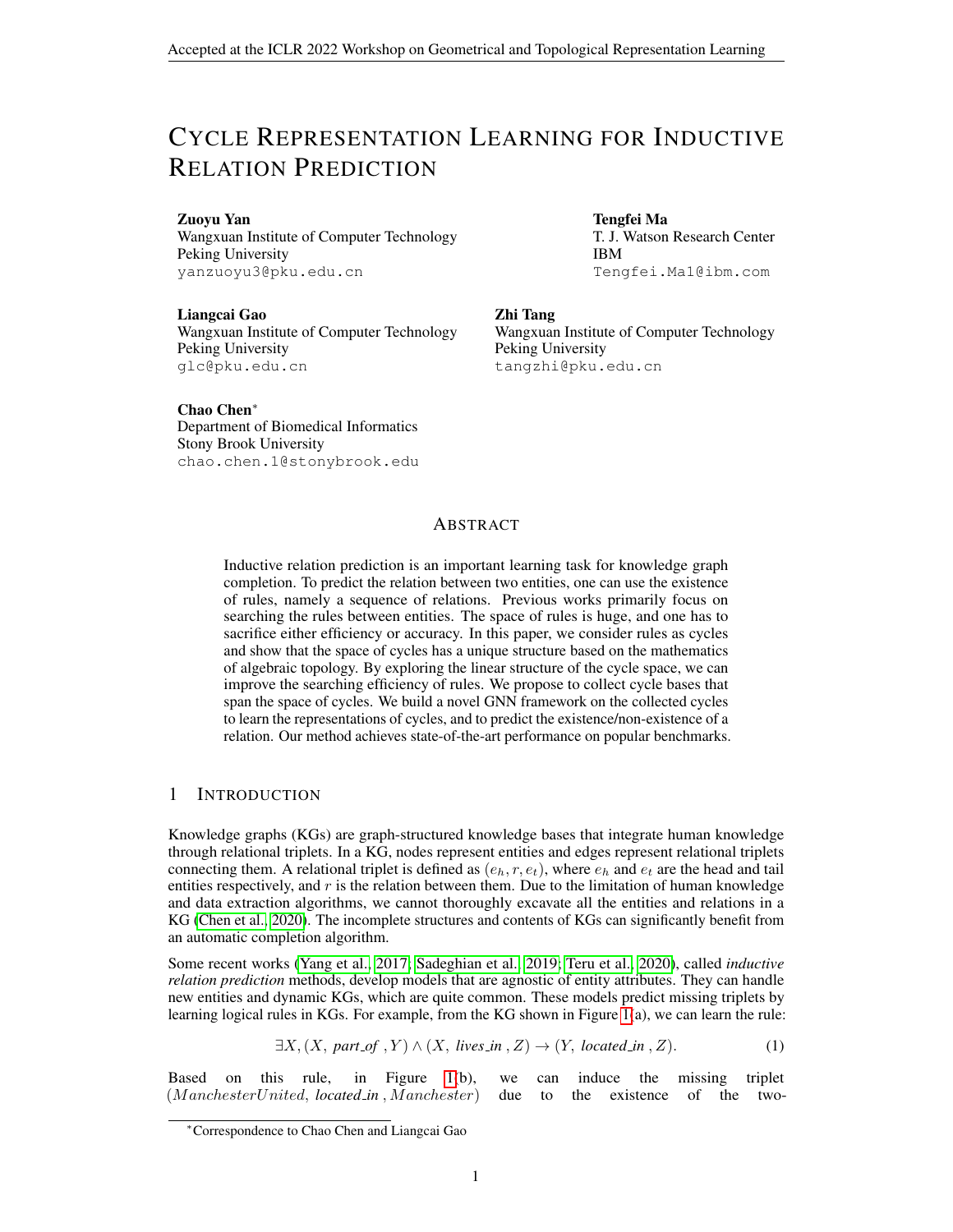hop path consisting of the triplets (Cristiano, *lives\_in*, Manchester) and (Cristiano, *part of* , M anchesterUnited). [1](#page-1-1)



<span id="page-1-0"></span>Figure 1: (a) and (b): examples of inductive relation prediction. (c)-(f): illustrations for cycle space and cycle basis. (c): A sample graph with three nontrivial cycles,  $z_r$ ,  $z_b$  and  $z_g$  (highlighted with red, blue and green colors). Any two of the three will form a cycle basis. (d): Mod-2 addition of cycles. (e): the boundary matrix  $\partial$  of the graph in (c). Any cycle z satisfies  $\partial z = 0$ . (f): the cycle incidence matrix of the graph in (c). We show all three columns corresponding to all three nontrivial cycles  $(z_r, z_r)$  $z_b$  and  $z_g$ ). In our algorithm, we only pick the columns corresponding to a chosen cycle basis, e.g., the first two columns when the chosen basis is  $\{z_r, z_b\}$ .

However, the number of possible good rules is exponential to the size of the KG. In case of large searching cost, previous inductive relation prediction methods (Galárraga et al., 2013; [Meilicke et al.,](#page-5-3) [2018;](#page-5-3) [Yang et al., 2017;](#page-5-0) [Sadeghian et al., 2019\)](#page-5-1) introduce artificial pruning or approximation methods. However, these methods are rather coarse, leading to inferior performance in downstream tasks.

To avoid searching through the exponential-size space of rules, we tackle the problem from a new algebraic topology perspective. We view logical rules as cycles, and then learn good rules in the space of cycles. In fact, any rule can be considered a cycle by including both the relation path and the target relation itself, e.g., the red cycle in Figure [1\(](#page-1-0)a).

The benefit of using cycles is that there is an intrinsic algebraic structure in the space of cycles. In particular, we focus on a *basis* of the cycle space, i.e., a set of linearly independent cycles that can be combined to represent any cycle. Taking Figure [1\(](#page-1-0)a) as an example, if we choose the red cycle and the blue cycle as the cycle basis, the green cycle can be represented as their sum. Here "sum" means modulo-2 sum (Figure [1\(](#page-1-0)d)). In general, a cycle basis with n cycles can represent  $2^n - 1$  possible cycles; any cycle can be uniquely written as a linear sum of the basis cycles with 0/1 coefficients. Here n is called the *Betti number of dimension 1*. By focusing on the cycle basis that spans the cycle space, we decrease the parameter space from exponential to linear.

We propose *Cycle Basis Graph Neural Network (CBGNN)* to efficiently learn the good cycles (i.e., cycles representing good rules) through a given cycle basis. Our method searches through all possible combinations of the cycles in the basis, that is, the whole space of cycles. We build a GNN on a new graph whose nodes represent cycles in the chosen basis, and edges represent their interaction. Through the message passing of the GNN, we are running implicit algebraic operations over the space of cycles. Our method will efficiently find good cycles from the whole space of cycles. These good cycles help predict triplets in a KG. Experiments on popular inductive relation prediction benchmarks show the effectiveness and efficiency of our method.

For detailed reading, we refer the readers to a more complete version of the paper: [https://](https://arxiv.org/pdf/2110.02510.pdf) [arxiv.org/pdf/2110.02510.pdf](https://arxiv.org/pdf/2110.02510.pdf).

## 2 RELATED WORKS

Homology localization with Graphs. In topological data analysis, *homology localization*, including computing short cycles representatives of a homology class and computing short cycle bases rep-

<span id="page-1-1"></span><sup>&</sup>lt;sup>1</sup>Technically speaking, these methods only learn the "and" operation between relations. We are interested in expanding to more sophisticated rules. But this is beyond the scope of this paper.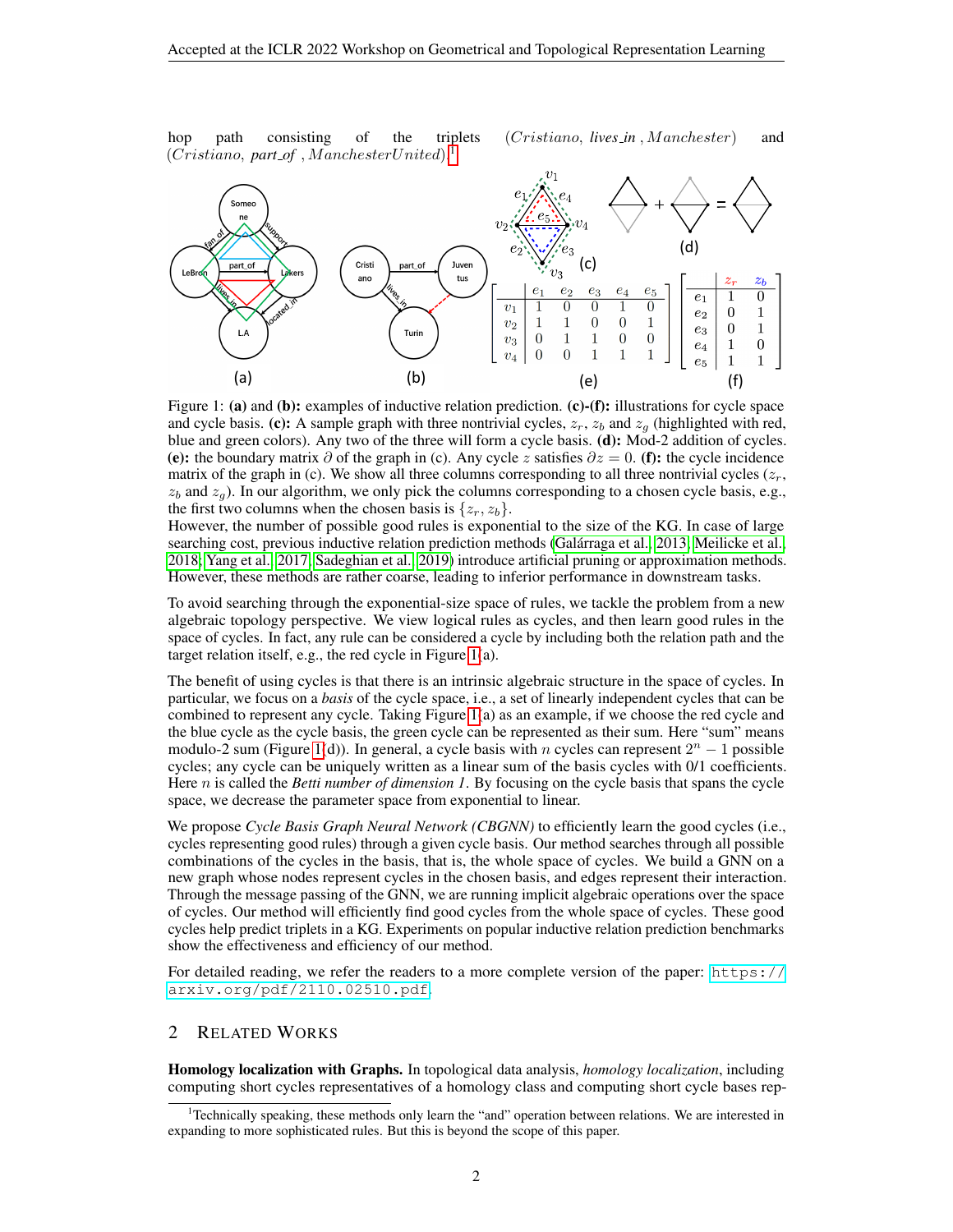resenting the whole homology group, is well studied theoretically [\(Chambers et al., 2009;](#page-4-2) [Chen &](#page-4-3) [Freedman, 2011;](#page-4-3) [Dey et al., 2011;](#page-4-4) [Busaryev et al., 2012;](#page-4-5) [Dey et al., 2010;](#page-4-6) [Dey & Wang, 2022\)](#page-4-7). In recent years, new questions have been raised regarding finding short representative cycles for classes in persistent homology [\(Wu et al., 2017;](#page-5-4) [Dey et al., 2020\)](#page-4-8). Inspired by these works, we exploit the space of cycles and its underlying algebraic structure for better graph representation learning. We believe the cycle-centric design of our graph neural network is generic and can extend to many other tasks beyond relation prediction.

Inductive relation prediction methods. Inductive relation prediction methods can be divided into two categories: path-based methods, and GNN-based methods. Path-based methods mainly view rules as paths, i.e., sequences of relations connecting two entities of interest. These models either introduce pruning methods [\(Galarraga et al., 2013;](#page-4-1) [Meilicke et al., 2018\)](#page-5-3) or approximation methods [\(Yang](#page-5-0) ´ [et al., 2017;](#page-5-0) [Sadeghian et al., 2019\)](#page-5-1) in the rule searching process. However, the methods are rather coarse and results in unsatisfying performance. GNN-based methods [\(Teru et al., 2020;](#page-5-2) [Mai et al.,](#page-5-5) [2021\)](#page-5-5) predict missing triplets with graph neural networks (GNNs). To predict whether a certain triplet exists in the KG, these methods first extract the corresponding vicinity graph of the triplet and then learn the rules through message passing and GNN scoring. Therefore, they can only predict the triplets one by one, with a rather low computational efficiency.



<span id="page-2-0"></span>(a) Input KG (b) SPT Cycle Basis (c) Cycle Graph (d) Cycle confidence (e) Triplet confidence

Figure 2: Architecture of CBGNN. (a) the input KG with the selected red root nodes. (b) the SPT cycle bases from (a). (c) the cycle graph where nodes represent cycles in (b) and edges indicate a strong interaction between cycles. (d)-(e) the confidence values of cycles and target triplets. We use the weighted sum of triplet confidence from different SPT cycle bases as the final triplet confidence.

## 3 CYCLE BASIS AND CYCLE BASIS GRAPH NEURAL NETWORK (CBGNN)

Preliminaries and the pursuit of cycle bases. In theory, any cycle basis can represent the whole cycle space, and thus can serve our purpose. However, during learning, we look for a practically suitable basis or a set of suitable bases that can easily represent any good cycle. We expect the cycle bases to meet the following criteria: (1) cycles in the bases can be easily encoded for feature representation; (2) any cycle in the KG can be easily represented by cycles in the bases. Motivated by this, we represent good cycles using a family of *shortest path tree (SPT) cycle bases* with different tree roots. These bases generally contain relatively short cycles, and can be computed efficiently [\(Dey](#page-4-7) [& Wang, 2022;](#page-4-7) [Dey et al., 2010;](#page-4-6) [Chen & Freedman, 2010\)](#page-4-9). Using the whole vertex set as roots is computationally prohibitive in practice. Instead we propose to use the spectral clustering algorithm to sample roots as they are evenly spread out over the graph. These roots are centers of the clusters in the spectual space, and ensure locality and coverage of the corresponding bases. Further details and discussions are available in Section [A.1](#page-5-6) in the appendix.

CBGNN. We propose a novel GNN based on the SPT cycle bases, called CBGNN, to predict the existence/non-existence of a triplet. The input of CBGNN is a KG and the target triplets. A target triplet  $(e_h, r, e_t)$  refers to a query of whether the relation r exists between entities  $e_h$  and  $e_t$ . A target triplet is labeled positive if it exists in the KG, and negative otherwise. Following the tradition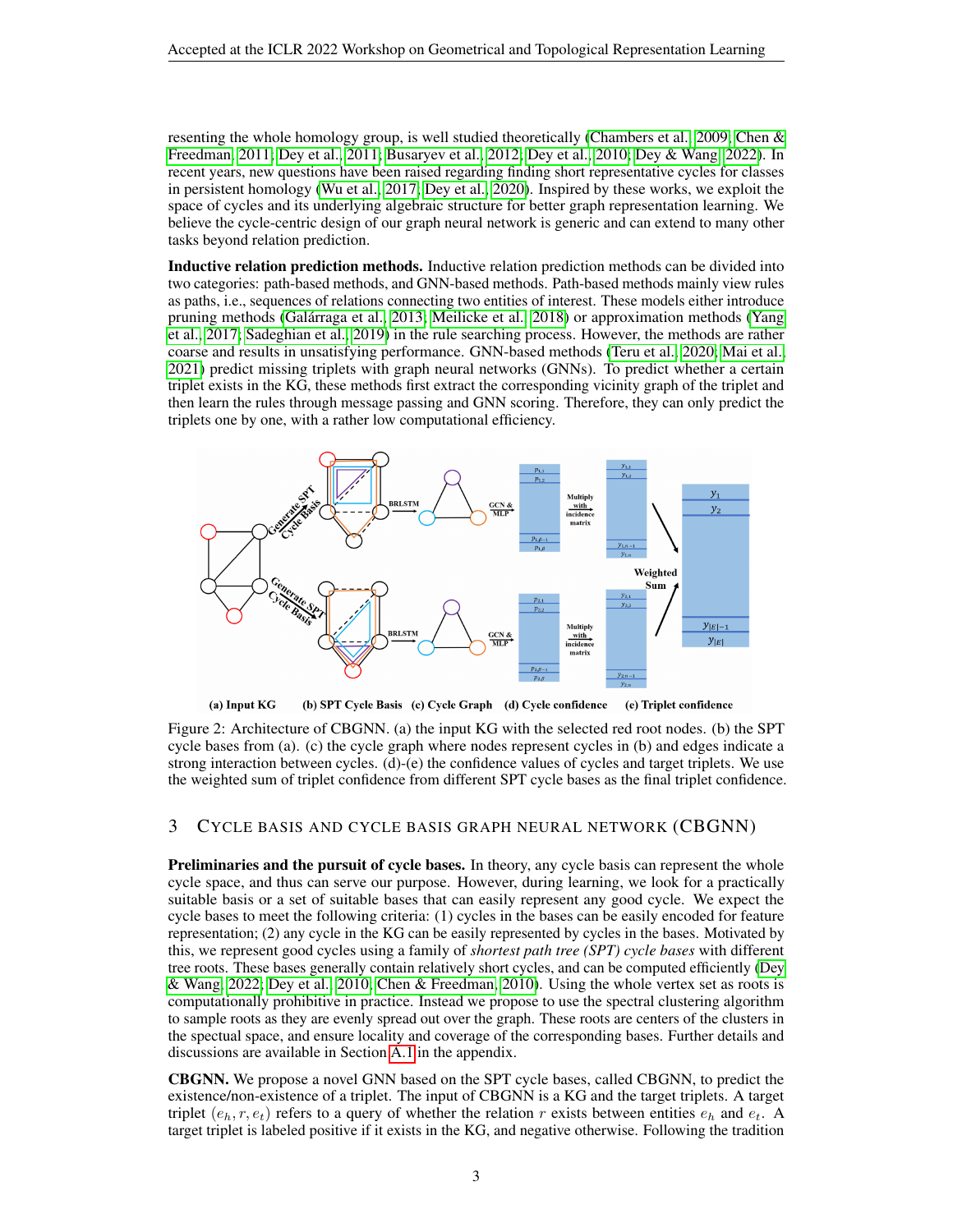[\(Teru et al., 2020;](#page-5-2) [Mai et al., 2021\)](#page-5-5), we temporarily add the negative triplets into the input graph. CBGNN learns representations of cycles that best serve the goal of relation prediction and output the confidence value of the target triplets.

The overview of our method is shown in Figure [2.](#page-2-0) Our method has two phases. In the first phase, we construct the cycle bases and build a new graph for each cycle basis (called the *cycle graph*). In the cycle graph, nodes represent cycles in the basis, and nodes are connected if their corresponding cycles have a strong interaction. The information of the cycles can be converted into node features in the new graph for the next phase. In phase two, we build a GNN on the cycle graph to learn the confidence value for cycles. The confidence values for cycles are mapped to the confidence values for target triplets. We construct GNNs for different cycle bases. These GNNs share weights and their aggregation is used to predict the confidence value for the target triplets. Details are provided in Section [A.2](#page-7-0) in the appendix.

## <span id="page-3-2"></span>4 EXPERIMENTS

Table 1: AUC-PR scores of inductive relation prediction, the baseline results are copied from [\(Teru](#page-5-2) [et al., 2020;](#page-5-2) [Mai et al., 2021\)](#page-5-5).

<span id="page-3-0"></span>

|                                               | WN18RR                             |                                  |                                  |                                                                         |  | FB15K-237      |  |                                                                                                                                                                                                                     |  | <b>NELL-995</b> |                |                                           |
|-----------------------------------------------|------------------------------------|----------------------------------|----------------------------------|-------------------------------------------------------------------------|--|----------------|--|---------------------------------------------------------------------------------------------------------------------------------------------------------------------------------------------------------------------|--|-----------------|----------------|-------------------------------------------|
| Method                                        | v1                                 | v2                               | v3                               | v4                                                                      |  | $v1$ $v2$ $v3$ |  | v4                                                                                                                                                                                                                  |  | $v1$ $v2$       | v3             | v4                                        |
| NeuralLP<br>DRUM<br>RuleN<br>GraIL<br>CoMPILE | 86.02<br> 86.02 <br>90.26<br>94.32 | 83.78<br>84.05<br>89.01<br>94.18 | 62.90<br>63.20<br>76.46<br>85.80 | 98.23 99.56 93.60 99.80 85.50 91.68 93.12 94.90 80.16 95.88 96.08       |  |                |  | 82.06   69.64 76.55 73.95 75.74   64.66 83.61 87.58<br>82.06   69.71 76.44 74.03 76.20   59.86 83.99 87.71<br>85.75   75.24 88.70 91.24 91.79   84.99<br>$92.72$   84.69 $90.57$ 91.68 $94.46$   <b>86.05</b> 92.62 |  | 88.40           | 87.20<br>93.34 | 85.69<br>85.94<br>80.52<br>87.50<br>85.48 |
| <b>CBGNN</b>                                  |                                    |                                  |                                  | 98.63 97.62 89.76 97.80 96.34 96.53 96.38 95.23 82.79 94.78 96.29 94.02 |  |                |  |                                                                                                                                                                                                                     |  |                 |                |                                           |

Table 2: Hit@10 scores of inductive relation prediction, the baseline results are copied from [\(Teru](#page-5-2) [et al., 2020;](#page-5-2) [Mai et al., 2021\)](#page-5-5).

<span id="page-3-1"></span>

|                | WN18RR |             |                                                                   | FB15K-237 |                     |                                                       |       | <b>NELL-995</b> |    |                   |       |       |
|----------------|--------|-------------|-------------------------------------------------------------------|-----------|---------------------|-------------------------------------------------------|-------|-----------------|----|-------------------|-------|-------|
| Method         | v1     | v2          | v <sub>3</sub>                                                    | v4        | v1                  | v2                                                    | v3    | v4              | v1 | v2                | $v_3$ | v4    |
| NeuralLP       | 74.37  | 68.93       |                                                                   |           |                     | 46.18 67.13 52.92 58.94 52.90 55.88 40.78 78.73       |       |                 |    |                   | 82.71 | 80.58 |
| DRUM           | 74.37  | 68.93       | 46.18                                                             |           |                     | 67.13   52.92 58.73 52.90 55.88   19.42 78.55 82.71   |       |                 |    |                   |       | 80.58 |
| RuleN          | 80.85  | 78.23       | 53.39                                                             | 71.59     |                     | 49.76 77.82 87.69 85.60                               |       |                 |    | 53.50 81.75 77.26 |       | 61.35 |
| GraIL          | 82.45  | 78.68       | 58.43                                                             |           | 73.41   64.15 81.80 |                                                       | 82.83 | 89.29           |    | 59.50 93.25 91.41 |       | 73.19 |
| <b>CoMPILE</b> |        | 83.60 79.82 |                                                                   |           |                     | 60.69 75.49 67.64 82.98 84.67 87.44 58.38 93.87 92.77 |       |                 |    |                   |       | 75.19 |
| $\mid$ CBGNN   | 98.40  |             | 96.14 62.28 96.50 97.56 96.03 94.91 94.73 84.00 94.96 95.34 92.34 |           |                     |                                                       |       |                 |    |                   |       |       |

We compare our methods with state-of-the-art (SOTA) inductive relation prediction models on popular benchmark datasets. Further experiments on algorithm efficiency and ablation study can be found in the appendix.

Datasets. We use SOTA benchmark datasets proposed in [\(Teru et al., 2020;](#page-5-2) [Mai et al., 2021\)](#page-5-5). For inductive relation prediction, the entities in the training set and the test set should not be overlapped. Therefore the training and test sets are totally disjoint graphs. Details are provided in the appendix. Among these datasets, FB15k-237 has  $> 200$  relation types, NELL-995 contains an average of 50 relation types, and WN18RR contains  $\approx 10$  relation types.

Baseline. We compare with SOTA inductive relation prediction methods including (1) path-based methods: NeuralLP [\(Yang et al., 2017\)](#page-5-0), RuleN [\(Meilicke et al., 2018\)](#page-5-3), DRUM [\(Sadeghian et al.,](#page-5-1) [2019\)](#page-5-1) and (2) GNN-based methods: GraIL [\(Teru et al., 2020\)](#page-5-2), CoMPILE [\(Mai et al., 2021\)](#page-5-5).

Evaluation. Similar to [\(Teru et al., 2020;](#page-5-2) [Mai et al., 2021\)](#page-5-5), we use area under the precision-recall curve (AUC-PR) and Hits@10 scores as the evaluation metrics. To calculate AUC-PR, we sample an equal number of non-existent triplets as the negative samples. To evaluate the Hits@10 score, we rank each positive triplet among 50 randomly sampled negative triplets. We run each experiment five times with different negative samples and report the mean results.

Negative sampling. Following [\(Teru et al., 2020;](#page-5-2) [Mai et al., 2021\)](#page-5-5), we sample negative triplets by replacing the head (or tail) of a true triplet with a randomly sampled entity.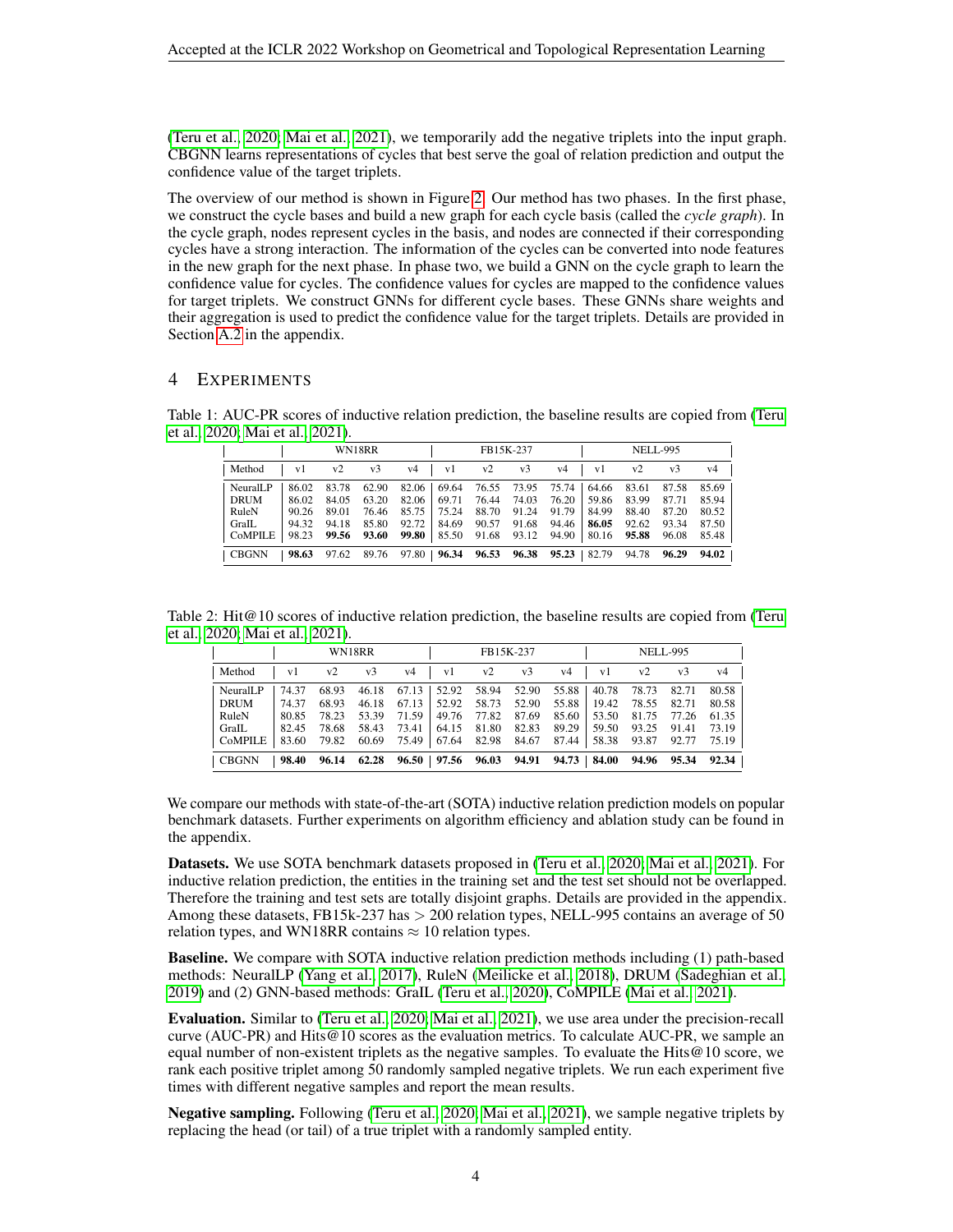Results and discussion. Table [1](#page-3-0) and Table [2](#page-3-1) show the AUC-PR scores and Hits@10 scores respectively. Our method outperforms all SOTA baselines in terms of Hits@10 (Table [2\)](#page-3-1). As for AUC-PR (Table [1\)](#page-3-0), our method outperforms nearly all SOTA baselines on FB15K-237 and NELL-995. On WN18RR, CBGNN is a close second, trailing marginally behind CoMPILE, but outperforming the remaining methods significantly. Note that in terms of the number of relationship types, FB15k-237 ( $>200$ ) and NELL-995 ( $\approx$ 50) are significantly larger than WN18RR ( $\approx$ 10). They are considered much more semantically complex. *This demonstrates that our novel cycle-based approach has stronger modeling power for KGs with complex semantics.*

### 5 CONCLUSION

We provide a novel GNN-based method for inductive relation prediction in knowledge graphs, and propose a cycle-centric approach that treats rule learning as a cycle learning problem for the first time. We exploit the intrinsic linear structure of the space of cycles and learn suitable cycle bases to represent the rules. The learning of cycle representation is carried out via a GNN that passes messages between cycles instead of nodes. Our approach achieves SOTA performance on various inductive relation prediction benchmarks, and provides a novel perspective in incorporating advanced topological information into graph representation learning. Also, our method can naturally be extended to tasks beyond relation prediction.

#### **REFERENCES**

- <span id="page-4-5"></span>Oleksiy Busaryev, Sergio Cabello, Chao Chen, Tamal K Dey, and Yusu Wang. Annotating simplices with a homology basis and its applications. In *Scandinavian workshop on algorithm theory*, pp. 189–200. Springer, 2012.
- <span id="page-4-2"></span>Erin W Chambers, Jeff Erickson, and Amir Nayyeri. Minimum cuts and shortest homologous cycles. In *Proceedings of the twenty-fifth annual symposium on Computational geometry*, pp. 377–385, 2009.
- <span id="page-4-9"></span>Chao Chen and Daniel Freedman. Measuring and computing natural generators for homology groups. *Computational Geometry*, 43(2):169–181, 2010.
- <span id="page-4-3"></span>Chao Chen and Daniel Freedman. Hardness results for homology localization. *Discrete & Computational Geometry*, 45(3):425–448, 2011.
- <span id="page-4-0"></span>Zhe Chen, Yuehan Wang, Bin Zhao, Jing Cheng, Xin Zhao, and Zongtao Duan. Knowledge graph completion: A review. *IEEE Access*, 8:192435–192456, 2020. doi: 10.1109/ACCESS.2020. 3030076.
- <span id="page-4-11"></span>Tim Dettmers, Pasquale Minervini, Pontus Stenetorp, and Sebastian Riedel. Convolutional 2d knowledge graph embeddings. In *Thirty-second AAAI conference on artificial intelligence*, 2018.
- <span id="page-4-7"></span>Tamal K. Dey and Yusu Wang. *Computational Topology for Data Analysis*. Cambridge University Press, 2022.
- <span id="page-4-6"></span>Tamal K Dey, Jian Sun, and Yusu Wang. Approximating loops in a shortest homology basis from point data. In *Proceedings of the twenty-sixth annual symposium on Computational geometry*, pp. 166–175, 2010.
- <span id="page-4-4"></span>Tamal K Dey, Anil N Hirani, and Bala Krishnamoorthy. Optimal homologous cycles, total unimodularity, and linear programming. *SIAM Journal on Computing*, 40(4):1026–1044, 2011.
- <span id="page-4-8"></span>Tamal K Dey, Tao Hou, and Sayan Mandal. Computing minimal persistent cycles: Polynomial and hard cases. In *Proceedings of the Fourteenth Annual ACM-SIAM Symposium on Discrete Algorithms*, pp. 2587–2606. SIAM, 2020.
- <span id="page-4-10"></span>Herbert Edelsbrunner and John Harer. *Computational topology: an introduction*. American Mathematical Soc., 2010.
- <span id="page-4-1"></span>Luis Antonio Galarraga, Christina Teflioudi, Katja Hose, and Fabian Suchanek. Amie: association ´ rule mining under incomplete evidence in ontological knowledge bases. In *Proceedings of the 22nd international conference on World Wide Web*, pp. 413–422, 2013.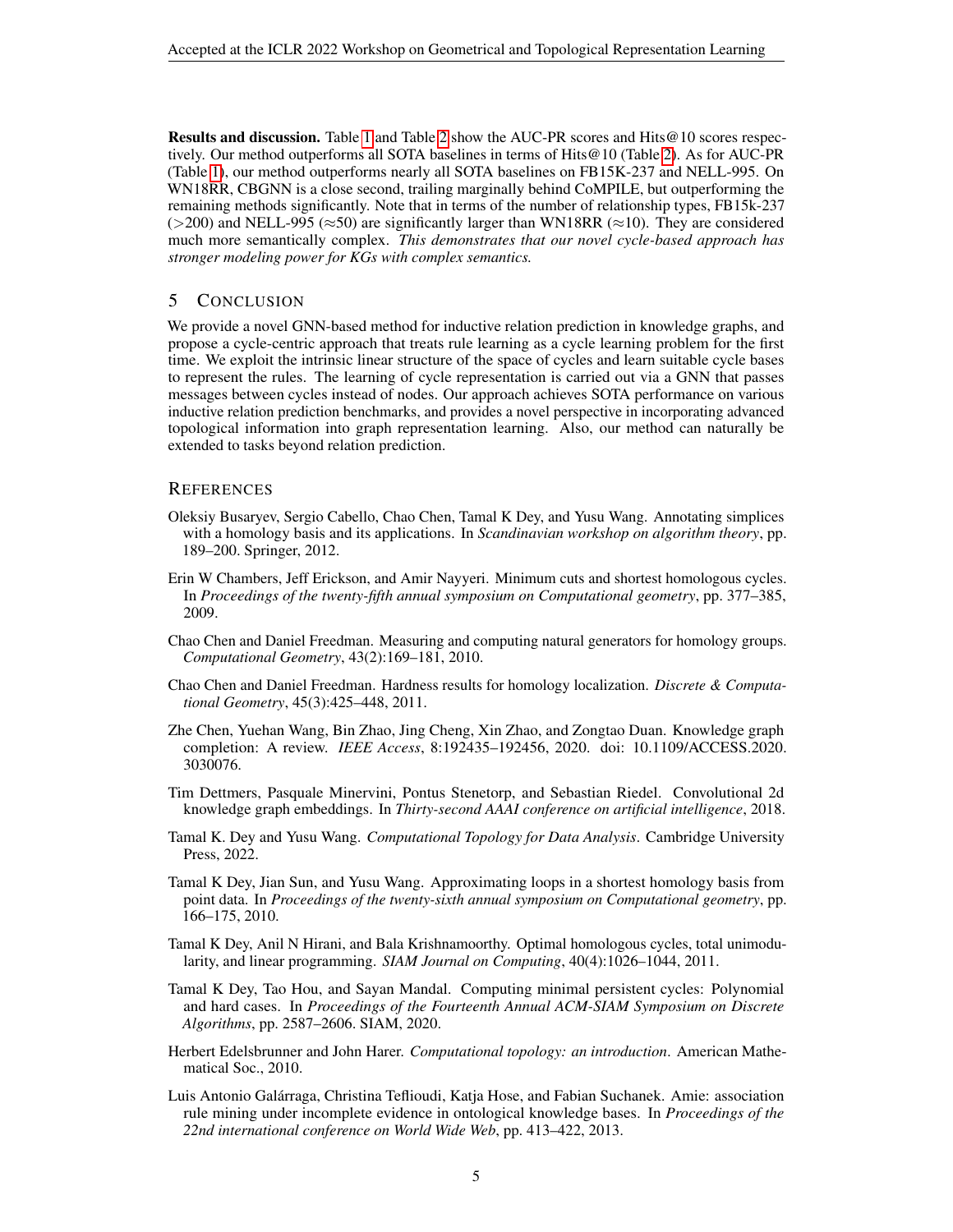- <span id="page-5-10"></span>Thomas N Kipf and Max Welling. Semi-supervised classification with graph convolutional networks. *arXiv preprint arXiv:1609.02907*, 2016.
- <span id="page-5-5"></span>Sijie Mai, Shuangjia Zheng, Yuedong Yang, and Haifeng Hu. Communicative message passing for inductive relation reasoning. In *Proceedings of the AAAI Conference on Artificial Intelligence*, volume 35, pp. 4294–4302, 2021.
- <span id="page-5-8"></span>Diego Marcheggiani and Ivan Titov. Encoding sentences with graph convolutional networks for semantic role labeling. In *Proceedings of the 2017 Conference on Empirical Methods in Natural Language Processing*, pp. 1506–1515, 2017.
- <span id="page-5-3"></span>Christian Meilicke, Manuel Fink, Yanjie Wang, Daniel Ruffinelli, Rainer Gemulla, and Heiner Stuckenschmidt. Fine-grained evaluation of rule-and embedding-based systems for knowledge graph completion. In *International Semantic Web Conference*, pp. 3–20. Springer, 2018.
- <span id="page-5-7"></span>James R Munkres. *Elements of algebraic topology*. CRC press, 2018.
- <span id="page-5-1"></span>Ali Sadeghian, Mohammadreza Armandpour, Patrick Ding, and Daisy Zhe Wang. Drum: End-to-end differentiable rule mining on knowledge graphs. *arXiv preprint arXiv:1911.00055*, 2019.
- <span id="page-5-2"></span>Komal Teru, Etienne Denis, and Will Hamilton. Inductive relation prediction by subgraph reasoning. In *International Conference on Machine Learning*, pp. 9448–9457. PMLR, 2020.
- <span id="page-5-11"></span>Kristina Toutanova and Danqi Chen. Observed versus latent features for knowledge base and text inference. In *Proceedings of the 3rd workshop on continuous vector space models and their compositionality*, pp. 57–66, 2015.
- <span id="page-5-9"></span>Shikhar Vashishth, Soumya Sanyal, Vikram Nitin, and Partha Talukdar. Composition-based multirelational graph convolutional networks. In *International Conference on Learning Representations*, 2019.
- <span id="page-5-4"></span>Pengxiang Wu, Chao Chen, Yusu Wang, Shaoting Zhang, Changhe Yuan, Zhen Qian, Dimitris Metaxas, and Leon Axel. Optimal topological cycles and their application in cardiac trabeculae restoration. In *International Conference on Information Processing in Medical Imaging*, pp. 80–92. Springer, 2017.
- <span id="page-5-12"></span>Wenhan Xiong, Thien Hoang, and William Yang Wang. Deeppath: A reinforcement learning method for knowledge graph reasoning. *arXiv preprint arXiv:1707.06690*, 2017.
- <span id="page-5-0"></span>Fan Yang, Zhilin Yang, and William W Cohen. Differentiable learning of logical rules for knowledge base reasoning. *arXiv preprint arXiv:1702.08367*, 2017.

#### A APPENDIX

#### <span id="page-5-6"></span>A.1 CYCLE SPACE, CYCLE BASIS, AND THE PURSUIT OF SUITABLE BASES

In this section, we explain how to find suitable cycle bases that can facilitate the learning of good cycles/rules. We first introduce the background of the cycle space and cycle basis. Next, we explain our choice of suitable cycle bases, which will be the foundation of our model.

By no means our exposition is comprehensive. For more details, we refer the readers to textbooks on algebraic topology and computational topology [\(Munkres, 2018;](#page-5-7) [Edelsbrunner & Harer, 2010;](#page-4-10) [Dey](#page-4-7) [& Wang, 2022\)](#page-4-7). We focus on cycles in undirected graphs, while the definitions generalize to higher dimensions, e.g., simplicial complexes. Furthermore, we focus on the algebraic structures over  $\mathbb{Z}_2$ field, which has two elements, 0 and 1, under modulo-2 addition and multiplication. Over  $\mathbb{Z}_2$  field, the structure of the space of cycles is simpler and more friendly to computation.

For the rest of the paper, regarding the input KG, we will use node, vertex, and entity interchangeably. We will also use edge and triplet interchangeably. Within this section, we temporarily ignore the relation associated with each triplet. We treat the input KG as an undirected graph  $G = (V, E)$ , where  $V$  and  $E$  denote the sets of vertices and edges.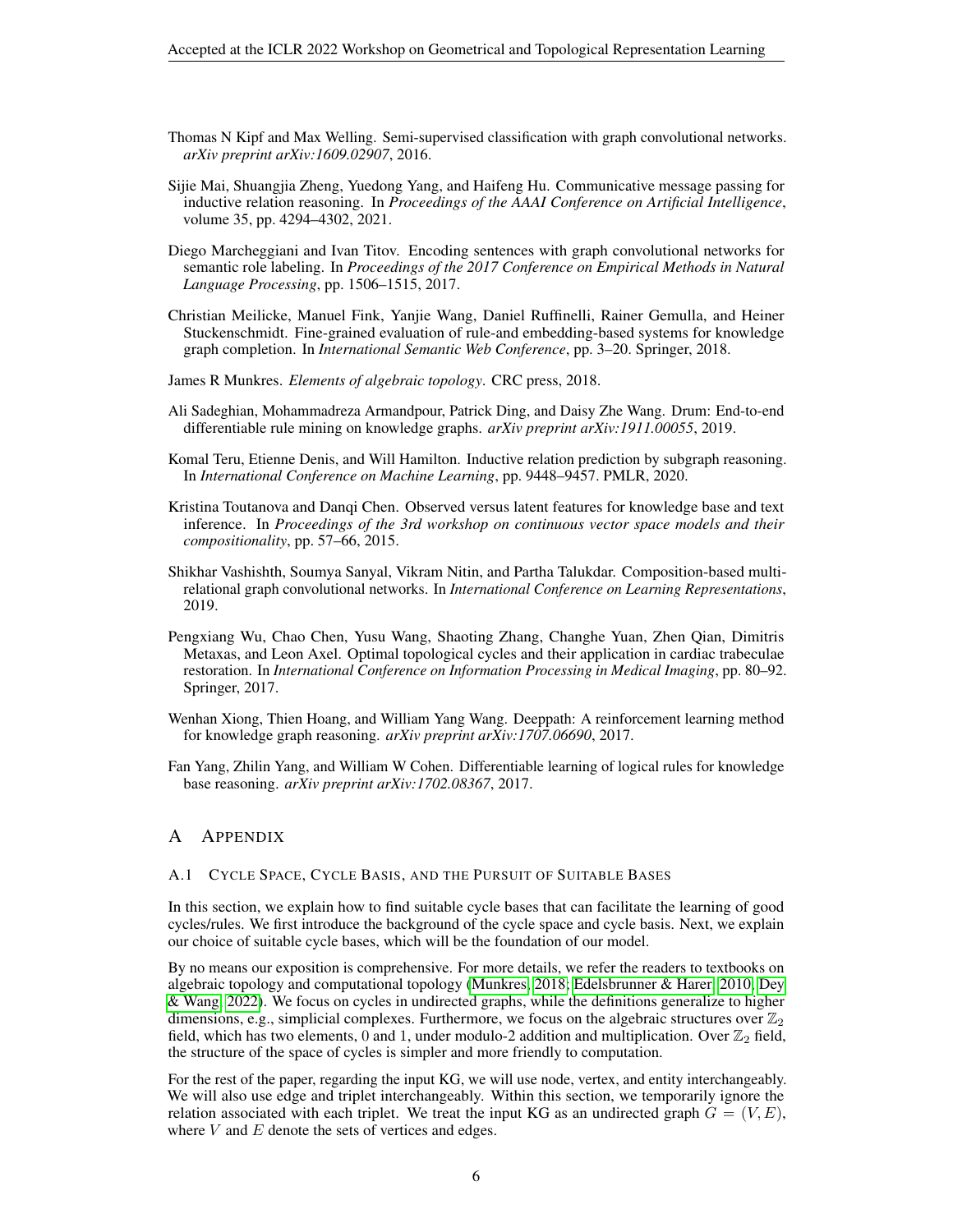## A.1.1 BACKGROUND: CYCLE SPACE AND CYCLE BASIS

For ease of exposition, we assume the input graph  $G$  is connected. The definitions can easily extend to a graph with multiple connected components. An *elementary cycle* is a closed loop, i.e., a sequence of edges,  $\{(v_0, v_1), (v_1, v_2), \ldots, (v_{n-1}, v_n), (v_n, v_0)\}$ , going through distinct vertices except for the first and the last. A *cycle* z is the union of a set of elementary cycles.

The set of all cycles constitute a vector space under modulo-2 additions and multiplications. Figure [1\(](#page-1-0)d) illustrates the mod-2 addition of cycles. There is a nice linear algebra interpretation of the space of cycles. Assume a fixed indexing of all edges and all vertices. The  $|V| \times |E|$  incidence matrix, ∂, also called the *boundary matrix*, encodes the adjacency relationship between edges and vertices. Any set of edges, called a *chain*, corresponds to an |E|-dimensional binary vector, c. The *i*-th entry of c,  $c_i$ , is 1 if and only if the chain contains the *i*-th edge,  $e_i$ . The set of all chains form a vector space called the *chain group*. All chains one-to-one correspond to all possible  $|E|$ -dimensional binary vectors. Multiplying the boundary matrix to a given chain is equivalent to taking the boundary of the chain. Figure [1\(](#page-1-0)c) and (e) show a sample graph and its boundary matrix. A *cycle* is a chain with zero boundary. Formally, the set of all cycles of  $G$ , denoted as  $\mathcal{Z}_G$ , is the kernel space of the boundary matrix,  $\mathcal{Z}_G = \ker \partial = \{c \mid \partial c = 0\}$ . In the example graph in Figure [1\(](#page-1-0)c), there are 3 different nontrivial cycles, highlighted in red, blue, and green<sup>[2](#page-6-0)</sup>.

Cycle basis. A *cycle basis* is a basis spanning the cycle space  $Z_G$ . Formally, a basis, Z, is a maximal set of cycles  $\{z_1, z_2, \ldots\}$  such that (1) any cycle in  $\mathcal{Z}_G$  can be written as the formal sum of cycles in the basis,  $\forall z \in \mathcal{Z}_G, \exists \alpha_i \in \{0, 1\}, s.t. \ z = \sum_{z_i \in Z} \alpha_i z_i$  and (2) cycles in Z are linearly independent,<br>  $\sum_{z_i \in Z} \alpha_i z_i = 0 \iff \forall z_i \in Z, \alpha_i = 0$ . In Figure 1(c), the red and the blue cycles form a cycle  $\sum_{z_i \in Z} \alpha_i z_i = 0 \iff \forall z_i \in Z, \alpha_i = 0$ . In Figure [1\(](#page-1-0)c), the red and the blue cycles form a cycle basis. We note that the basis is not unique. The red cycle and the green cycle form another cycle basis of the same graph. However, the number of elements in the basis,  $|Z|$ , is the same. We call it the *Betti number*, denoted as  $\beta$ . We have  $\beta = |E| - |V| + 1$ , and the cycle space has size  $2^{\beta}$ .

## <span id="page-6-1"></span>A.1.2 THE PURSUIT OF SUITABLE CYCLE BASES

The central idea of our approach is to find practical and efficient cycle bases to represent the cycle space, so that we can efficiently learn any "good cycle" in the graph which possibly corresponds to a good rule. In this section, we explain how such cycle bases are constructed. In theory, any basis can represent the whole cycle space, and thus can serve the purpose. However, during learning, we look for a practically suitable basis or a set of suitable bases that can easily represent any good cycle. We expect the cycle bases to meet the following criteria: (1) cycles in the bases can be easily encoded for feature representation; (2) any cycle in the KG can be easily represented by cycles in the bases.

Cycle bases that can be easily encoded. To have a better learning performance, we need to encode cycles into feature representations. To ensure an effective encoding, we prefer bases with short cycles. Note that this does not exclude long good cycles from being found. Our method essentially finds combinations of cycles from the chosen bases to form (potentially long) good cycles. And the feature representations of the good cycles are derived from the features of its relevant cycles in the bases.

Motivated by this, we represent good cycles using *shortest path tree (SPT) cycle bases*, i.e., cycle bases constructed based on shortest path trees. They generally contain relatively short cycles, and can be computed efficiently [\(Dey & Wang, 2022;](#page-4-7) [Dey et al., 2010;](#page-4-6) [Chen & Freedman, 2010\)](#page-4-9).

Formally, a *shortest path tree (SPT)* is a spanning tree  $T_p \subseteq G$  with root p, such that for any vertex  $q \neq p$ , its path to p within  $T_p$  is also its shortest distance path to p within G. In other words,  $T_p$  is a union of shortest paths from all vertices to the root p. A shortest path tree defines a unique cycle basis, which we call the *SPT cycle basis*. As shown in Figure [2\(](#page-2-0)a) and (b), given a shortest path tree,  $T_p$ , each non-tree edge  $e \in E\backslash T_p$  forms an elementary cycle with the tree  $T_p$ . We construct the basis by enumerating through all non-tree edges and collect all the corresponding elementary cycles. We denote this cycle basis  $Z(T_p)$ . An SPT cycle basis naturally contains short cycles; each cycle is a composition of an edge  $(u, v)$  and two shortest paths - the shortest path from u to p' and the shortest path from v to p'. Here p' is the lowest common ancestors of u and v within the rooted tree,  $T_p$ .

Cycle bases that can efficiently represent good cycles. Given a single SPT cycle basis, a cycle that is away from the root are hard to be represented; it potentially requires many cycles from the given

<span id="page-6-0"></span><sup>&</sup>lt;sup>2</sup>Technically, an empty chain (contains no edges) is also a cycle.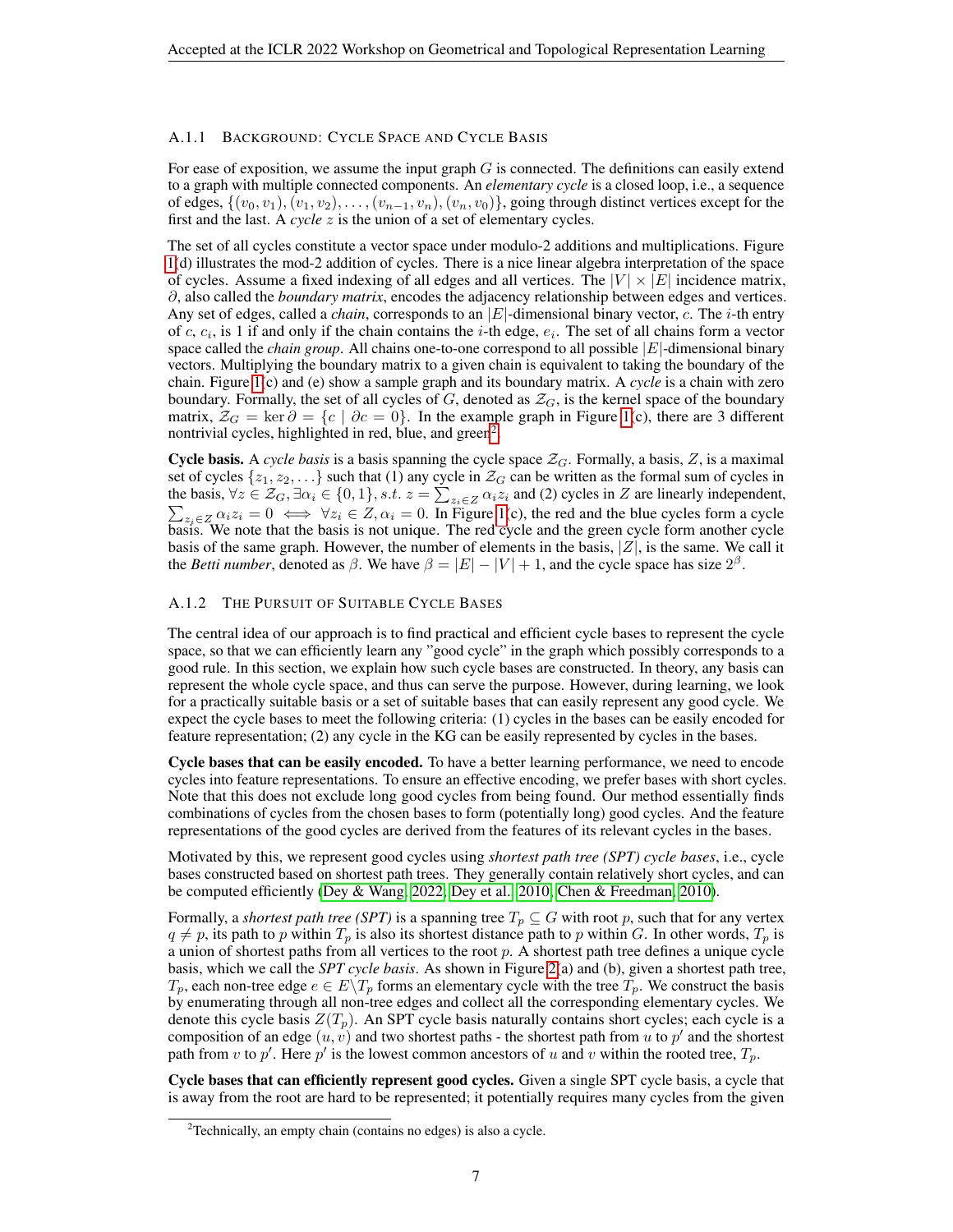basis to represent. To efficiently represent all possible good cycles, we collect a family of SPT cycle bases with different tree roots to ensure locality and sufficient coverage. These bases complement each other and achieve the best learning efficiency in representing good cycles. The hope is that any good cycle can be easily represented by at least one of the bases.

Ideally, we can use the whole vertex set V as roots and build the collection of cycle basis  $\{Z(T_n)$  $p \in V$ . This family of bases has been shown to have theoretical benefit [\(Dey et al., 2010;](#page-4-6) [Chen](#page-4-9) [& Freedman, 2010\)](#page-4-9). In practice, we cannot afford to construct the bases using all vertices as the SPT roots. We propose to sample vertices that are generally far away from each other. We perform spectral clustering on the graph and use centers of the clusters as the sample vertices,  $S$ . We hypothesize that these SPT cycle bases will cover the whole graph, and their corresponding cycle bases,  $\{Z(T_n) \mid p \in S\}$ , will satisfy our needs. We call these bases the *SPT cycle bases family*. As validated in the appendix, these SPT cycle bases provide sufficient locality and coverage of the target edges/triplets, with short cycle representations, compared with random cycle bases.

## <span id="page-7-0"></span>A.2 CYCLE BASIS GRAPH NEURAL NETWORK (CBGNN)

In this section, we describe how to use the SPT cycle bases family to learn a good cycle representation, to find good rules, and to predict the existence/non-existence of a triplet. We propose a novel GNN based on the cycle bases, called CBGNN. The input of CBGNN is a KG and the target triplets. A target triplet  $(e_h, r, e_t)$  refers to a query of whether the relation r exists between entities  $e_h$  and  $e_t$ . A target triplet is labeled positive if it exists in the KG, and negative otherwise. Following the tradition [\(Teru et al., 2020;](#page-5-2) [Mai et al., 2021\)](#page-5-5), we temporarily add the negative triplets into the input graph. CBGNN learns representations of cycles that best serve the goal of relation prediction and output the confidence value of the target triplets.

The overview of our method is shown in Figure [2.](#page-2-0) Our method has two phases. In the first phase, we construct the cycle bases and build a new graph for each cycle basis (called the *cycle graph*). In the cycle graph, nodes represent cycles in the basis, and nodes are connected if their corresponding cycles have a strong interaction. The information of the cycles can be converted into node features in the new graph for the next phase. Details are provided in Section [A.2.1.](#page-7-1)

In phase two (Section [A.2.2\)](#page-8-0), we build a GNN on the cycle graph to learn the confidence value for cycles. The confidence values for cycles are mapped to the confidence values for target triplets. We construct GNNs for different cycle bases. These GNNs share weights and their aggregation is used to predict the confidence value for the target triplets.

#### <span id="page-7-1"></span>A.2.1 GENERATING THE CYCLE GRAPHS

Recall that in Section [A.1,](#page-5-6) we sample vertices at different parts of the input KG and construct SPT cycle bases accordingly. In order to achieve good locality and coverage, these vertices should be selected sufficiently apart from each other. In this way, the family of cycle bases can effectively represent all cycles at different parts of the input KG. In particular, we run spectral clustering on the input graph and partition the nodes into  $k$  clusters. Then we take the node closest to the cluster center as the set of sample vertices, S.

Using vertices in S as roots, we use the breadth-first-search algorithm to construct  $k$  SPTs. The complexity for building each SPT is  $O(|V| + |E|)$ . <sup>[3](#page-7-2)</sup> For each SPT,  $T_p$ ,  $p \in S$ , we construct its cycle basis by going through all non-tree edges. For each non-tree edge,  $(u, v) \in E \setminus T_p$ , we find the least common ancestor of u and v in  $T_p$  in  $O(|V|)$  time. In total the complexity for building one cycle basis is  $O(|E||V|)$  All the cycles form the desired SPT cycle basis  $Z(T_p)$ . We now have k cycle bases, each of which has  $\beta$  many cycles. The total running time for building k bases is  $O(k|V||E|)$ .

For input graphs which consist of several connected components, the cycle bases of different component graphs are independent of each other. We treat the component graphs as separate input graphs, and generate  $k$  SPT cycle bases for each of them. We essentially construct a CBGNN for each component graph, although their weights are all shared.

Cycle incidence matrix. We explicitly construct a *cycle incidence matrix* for each SPT cycle basis. This matrix encodes the incidence relationship between cycles and edges in the input KG. It will be

<span id="page-7-2"></span><sup>&</sup>lt;sup>3</sup>Note the breadth-first-search algorithm works only because we assume all edges are weighed one.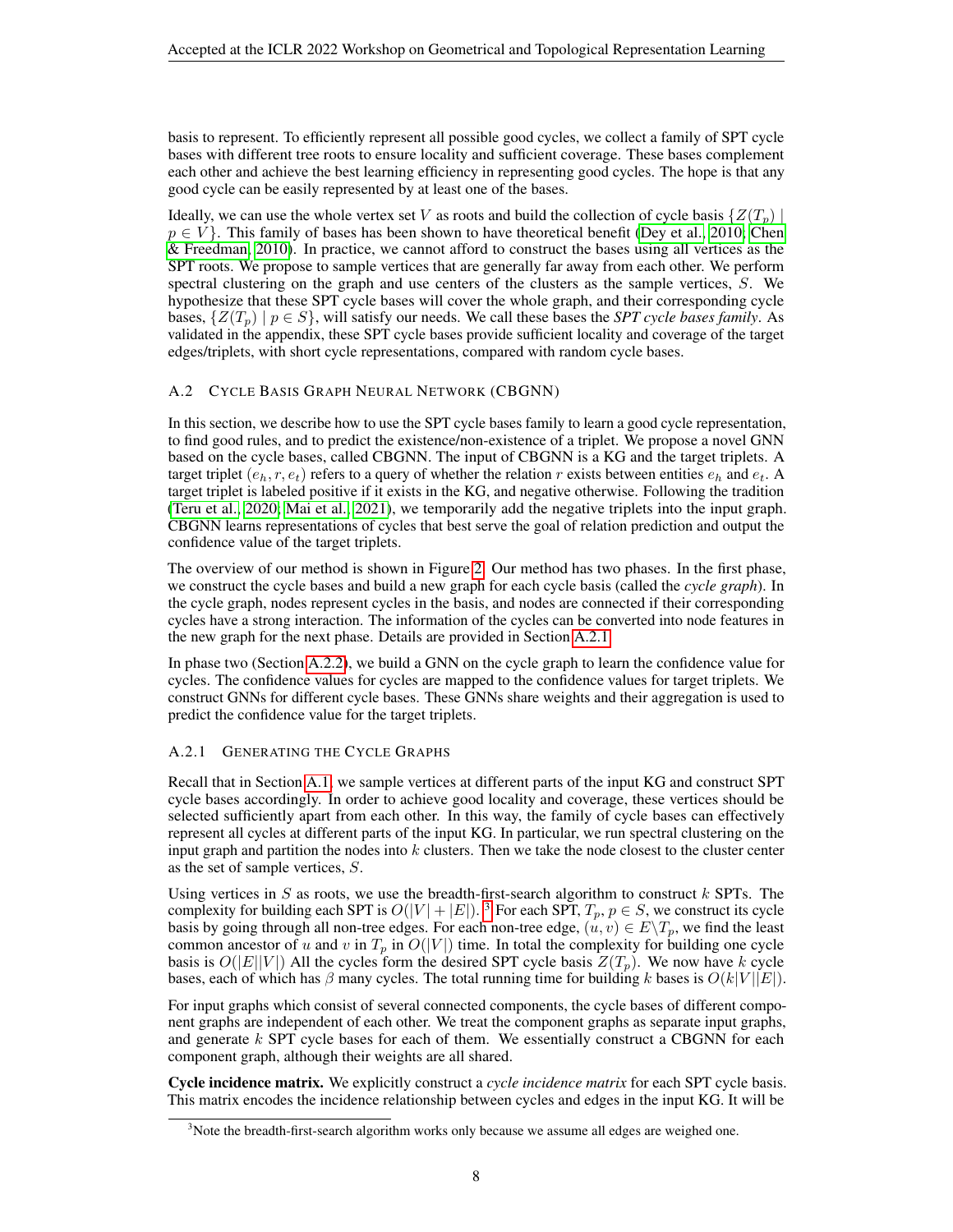used at different stages of our learning because it can provide a convenient way to map confidence values between cycles and triplets.

For each of the k constructed cycle bases, we construct the cycle incidence matrix  $C_T$  as an  $|E| \times \beta$ binary matrix. Each column corresponds to one cycle in the basis. Each row corresponds to an edge/triplet in the input graph. The  $(i, j)$ -th entry of the matrix is 1 if the j-th cycle contains the i-th edge, and 0 otherwise. An edge may not be associated with any of the basis cycles and thus has all zeros in the corresponding row. See Figure [1\(](#page-1-0)f) for an illustration. After generating  $k$  shortest path trees and their SPT cycle bases, we acquire k cycle incidence matrices:  $\{C_T^1, C_T^2, ..., C_T^k\}$ .

Cycle feature. To use these cycles in learning, we need to extract their attributes/features. We need a feature representation for a cycle based on the relations associated with its triplets. Inspired by existing methods on rule learning [\(Marcheggiani & Titov, 2017;](#page-5-8) [Vashishth et al., 2019\)](#page-5-9), we propose a recurrent model, *Bi-Relational LSTM (BR-LSTM)*, as the feature generator. It converts a cycle of triplets into a fixed-length feature vector for the CBGNN to use.

We assume that information in an edge/triplet flows along both directions, and encode the cycle in a relation-aware manner. We denote by  $(u, r, v) \in E$  a triplet connecting nodes u and v with relation r. Here E is the set of all the triplets, we assume that an inverse triplet  $(v, r^{-1}, u)$  is also included in the KG.  $r^{-1}$  is defined as the inverse relation of r. Formally, we extend the triplet set of the KG as:  $E' = E \cup \{(v, r^{-1}, u) | (u, r, v) \in E\}$ . An illustration of the construction can be found in Section [A.3.](#page-9-0)

For each cycle, we can use LSTM to encode the cycle from both directions using triplets in  $E'$ . Take Figure [1\(](#page-1-0)a) as an example, for simplicity we substitute the relations *part of*, *lives in*, and *located in* with  $r_1$ ,  $r_2$  and  $r_3$ , respectively. The rule can be represented by (Lebron,  $r_1$ , Lakers) ∧  $(Lebron, r_2, L.A) \rightarrow (Lakers, r_3, L.A)$ . In practice, we use the non-tree edge (target triplet) in the cycle as the first triplet of the sequence. Therefore we convert the rule into two sequences with the opposite direction:  $(Lakers, r_3, L.A), (L.A, r_2^{-1}, Lebron), (Lebron, r_1, Lakers)$ and  $(L.A, r_3^{-1}, Lakers), (Lakers, r_1^{-1}, Le Bron), (Lebron, r_2, L.A)$ . We denote the two sequence as  $s_1$  and  $s_2$ . To encode the two sequences, we adopt a LSTM for each sequence, to capture the contextual information between relations:

$$
w_{next_1}, (h_{s_1}, c_{s_1}) = LSTM(w_{s_1}, (h_1, c_1));
$$
  

$$
w_{next_2}, (h_{s_2}, c_{s_2}) = LSTM(w_{s_2}, (h_2, c_2)).
$$

Here, for any  $i = 1, 2, w_{s_i}$  denotes the input embedding vector for sequence  $s_i$ .  $h_i$  and  $c_i$  are the initial hidden state and cell state for sequence  $s_i$ , they are initialized as zero.  $w_{next_i}$  is the output features from the last layer of the LSTM. It is not needed in our setting.  $h_{s_i}$  and  $c_{s_i}$  are output hidden state and cell state for the whole sequence  $s_i$ . We use them as the feature vector for each sequence. The final feature vector for the rule and its corresponding cycle, z, is  $x_z = (h_{s_1} + h_{s_2}) \bigoplus (c_{s_1} + c_{s_2})$ , where  $\bigoplus$  represents the concatenation of vectors.

#### <span id="page-8-0"></span>A.2.2 GNN LEARNING WITH CYCLE GRAPHS

We propose a GNN to exploit the SPT cycle bases to learn representations of good rules and use the learned rules to predict the confidence value of certain triplets. We first build the cycle graphs for the SPT cycle bases, and then learn the confidence value for cycles and triplets.

**Building cycle graphs.** Recall that in Section [A.2.1,](#page-7-1) we obtain k cycle bases and k corresponding  $C_T$  matrices. For each cycle basis, we construct a new graph in which nodes represent cycles in the cycle basis and edges indicate that the two corresponding cycles have a strong interaction. To measure the interaction between any two cycles in the basis, we compute their overlapping, i.e., the number of triplets they share. In the new graph, each cycle is connected with its top  $m$  overlapping neighbors, i.e., the top  $m$  other cycles with the most number of shared triplets. To compute the number of shared triplets between all pairs of cycles in the basis, we simply multiply the cycle incidence matrix and its transpose,  $C_T^T \cdot C_T$ , and read the entries of the resulting  $\beta \times \beta$  matrix.

Learning cycle representation and confidence. To learn the representation and confidence values of the desired rules, we apply a classic  $L$ -layer graph convolutional network (GCN) (Kipf  $\&$  Welling, [2016\)](#page-5-10) to the constructed cycle graph. The input is the feature vector of cycles generated by BR-LSTM, and the output is the representation of cycles. The message passing by GCN drives the information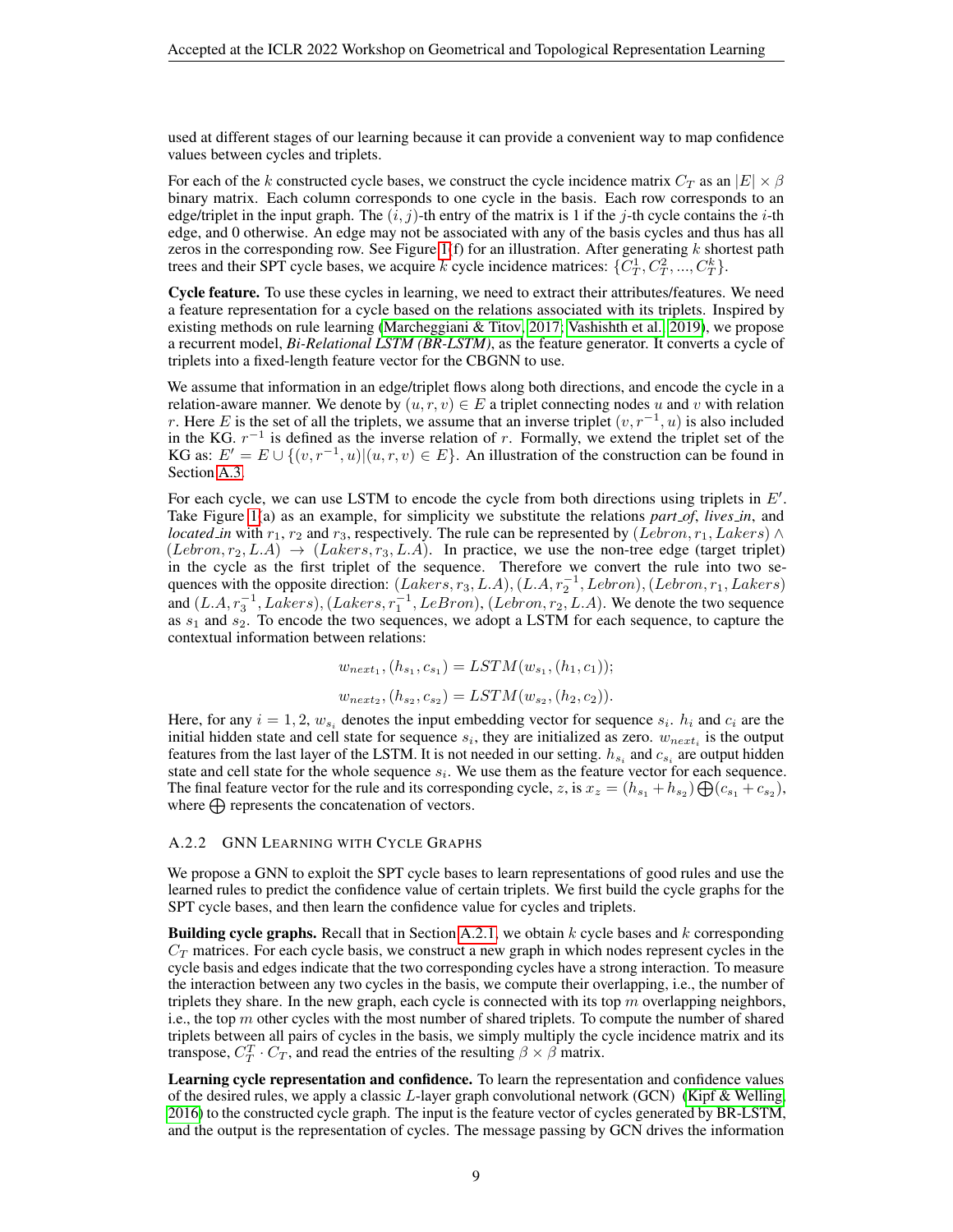flow between different cycles. After an L-layer GCN, the embedding of a certain node can be viewed as a combination of node representation from its L-hop neighborhood. Take Figure [1](#page-1-0) as an example, if we take  $\{z_r, z_g\}$  as the cycle basis, then  $z_r$  and  $z_g$  will be the nodes in the new graph. Because they share triplets  $e_1$  and  $e_4$ , there is an edge between the two nodes in the new graph. Then cycle  $z_b$ can be learned by the message passing between  $z_r$  and  $z_q$ .

In the  $\ell$ -th layer of GCN, we can obtain the embedding matrix  $X^{\ell} = [x_1^{\ell}, x_2^{\ell}, ..., x_{\beta}^{\ell}]$  where  $x_i^{\ell} \in \mathbf{R}^{d_{\ell}}$ is the representation of node i in the  $\ell$ -th layer,  $\ell = 0, 1, ..., L$ . Here,  $X^0$  is the initial cycle features from BR-LSTM, and  $X^L$  is the node embedding matrix of the final layer. After the Llayer GCN, we adopt a two-layer Multi-Layer Perceptron (MLP) followed by a sigmoid function to learn the confidence value for each cycle in the basis:  $P = sigmoid(MLP(H^L))$ , where  $P = [p_1, p_2, ..., p_\beta] \in R^\beta$ ,  $0 \le p_i \le 1$ . See Figure [2\(](#page-2-0)c) and (d) as an illustration.

Learning triplet confidence. Finally, we compute the confidence values for the triplets of KG based on the confidence values of cycles learned through GNN. We take the max confidence value of cycles/rules that pass a triplet as the confidence value for the triplet. Recall that for each cycle basis, the cycle incidence matrix  $C_T$  stores the incidence relationship between cycles and triplets. The *i*-th row of matrix  $C_T$  has 1's corresponding to cycles in the basis that pass triplet  $e_i$ . For triplet  $e_i$ , its confidence value is computed as  $y_i = max(C_T(i, *) \odot P)$ , where  $C_T(i, *)$  is the *i*-th row of  $C_T$ , and ⊙ denotes the element-wise product between two vectors. We obtain the confidence values for all target triplets:  $Y = [y_1, y_2, ..., y_n] \in \mathbb{R}^n$ , where n is the total number of target triplets,  $0 \leq y_i \leq 1, i = 1, 2, ..., n$ . We aggregate the output of the k GCNs to obtain the final triplet confidence. Each GCN is built on one SPT cycle basis and its corresponding cycle graph. We compute the final confidence value of each triplet using a weighted sum of the triplet confidence from different GCNs. Formally,  $Y_{final} = \sum_{i=1}^{k} w_i Y_i / \sum_{i=1}^{k} w_i$ . We train CBGNN by minimizing the cross-entropy loss on target triplets.

#### <span id="page-9-0"></span>A.3 BR-LSTM ENCODING



<span id="page-9-1"></span>Figure 3: An example of BR-LSTM construction for Figure [1](#page-1-0) (b).

An example of BR-LSTM construction. In this section, we provide an example of the construction of BR-LSTM proposed in Section [A.2.1.](#page-7-1) Recall that in the generation of cycle feature, we tackle the input KG as a directed graph with different edges/triplets associated with different relations. We assume that information in an edge/triplet flows along both directions, and encode the cycle in a relation-aware manner. We denote by  $(u, r, v) \in E$  a triplet connecting nodes u and v with relation r. Here E is the set of all the triplets, we assume that an inverse triplet  $(v, r^{-1}, u)$  is also included in the KG. Here  $r^{-1}$  is defined as the inverse relation of r. Formally, we extend the triplet set of the KG as:  $E' = E \cup \{(v, r^{-1}, u) | (u, r, v) \in E\}$ . An illustration is shown in Figure [3.](#page-9-1) Through the triplets in  $E'$ , we can convert the rule shown in Figure [1](#page-1-0) (b) into two opposite sequences: (Cristiano, part of, M anchesterUnited), (M anchesterUnited, located in, M anchester),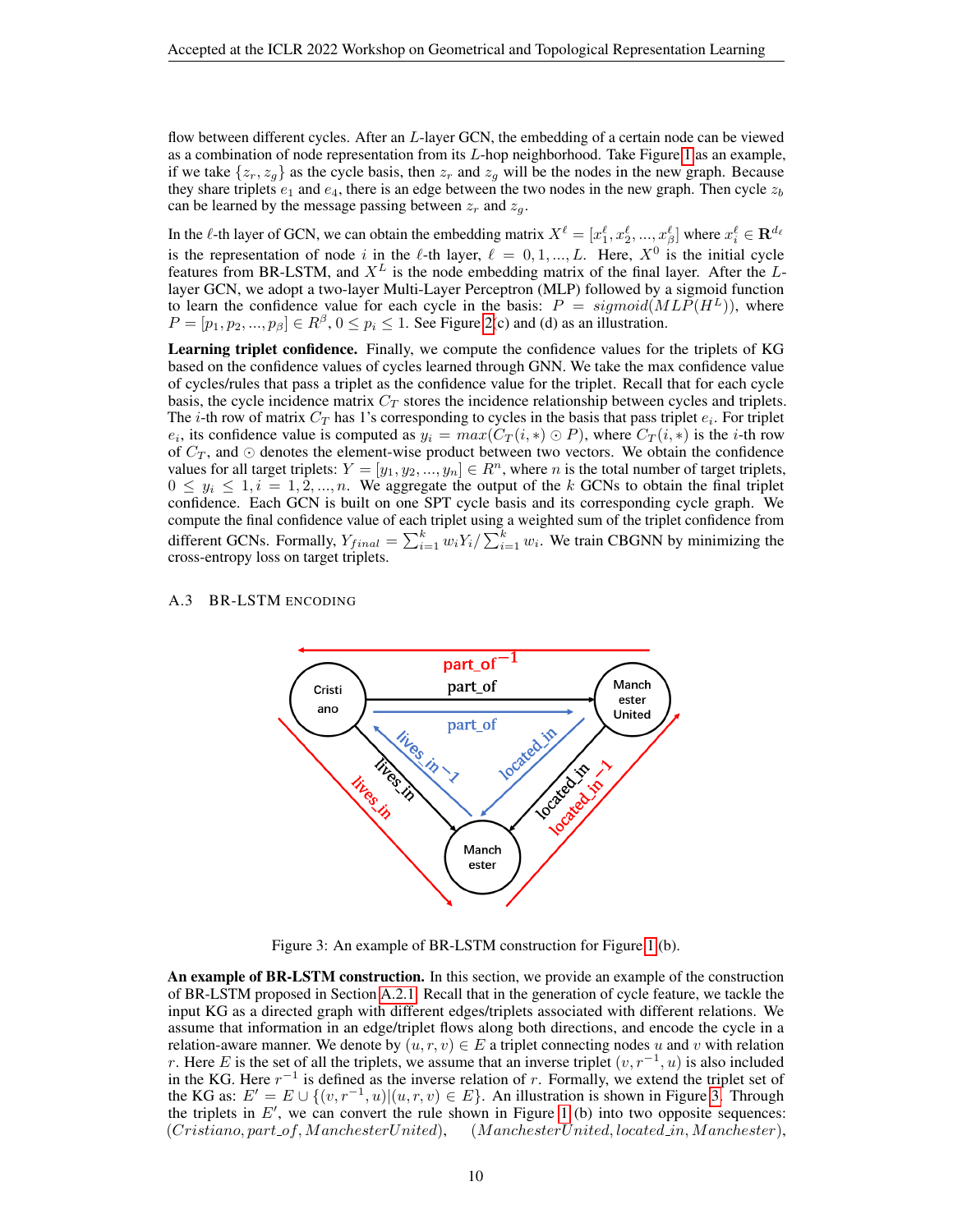|                |             |                  | WN18RR       |              |                  | FB15K-237    |              | <b>NELL-995</b>  |              |              |  |
|----------------|-------------|------------------|--------------|--------------|------------------|--------------|--------------|------------------|--------------|--------------|--|
|                |             | <b>RELATIONS</b> | <b>NODES</b> | <b>LINKS</b> | <b>RELATIONS</b> | <b>NODES</b> | <b>LINKS</b> | <b>RELATIONS</b> | <b>NODSE</b> | <b>LINKS</b> |  |
| V1             | TRAIN       | 9                | 2746         | 6678         | 183              | 2000         | 5226         | 14               | 10915        | 5540         |  |
|                | <b>TEST</b> | 9                | 922          | 1991         | 146              | 1500         | 2404         | 14               | 225          | 1034         |  |
| V <sub>2</sub> | TRAIN       | 10               | 6954         | 18968        | 203              | 3000         | 12085        | 88               | 2564         | 10109        |  |
|                | <b>TEST</b> | 10               | 2923         | 4863         | 176              | 2000         | 5092         | 79               | 4937         | 5521         |  |
| V <sub>3</sub> | TRAIN       | 11               | 12078        | 32150        | 218              | 4000         | 22394        | 142              | 4647         | 20117        |  |
|                | <b>TEST</b> | 11               | 5084         | 7470         | 187              | 3000         | 9137         | 122              | 4921         | 9668         |  |
| V <sub>4</sub> | TRAIN       | 9                | 3861         | 9842         | 222              | 5000         | 33916        | 77               | 2092         | 9289         |  |
|                | <b>TEST</b> | 9                | 7208         | 15157        | 204              | 3500         | 14554        | 61               | 3294         | 8520         |  |

<span id="page-10-0"></span>Table 3: Statistics of inductive benchmarks.

 $(M$ anchester, lives\_in<sup>-1</sup>, Cristiano)  $, Cristiano)$  and  $(ManchesterUnited, part_of^{-1}, Cristiano),$ (Cristiano, lives in, M anchester), (M anchester, located in−<sup>1</sup> , M anchesterUnited).

The sequence of relations in the cycles. In the encoding of cycles, there can be several different sequences of rules. In our setting, we choose the target triplet (the non-tree edge in the cycle) as the start token of BR-LSTM. Our aim is to preserve the sequence of the rule, and let the model focus on predicting the target triplet. An examples is shown in Fig-ure [3:](#page-9-1) the rule  $\exists X, (X, part\_of, Y) \land (X, lives\_in, Z) \rightarrow (Y, located\_in, Z)$  and the other rule  $\exists Z, (X, lives.in, Z) \land (Y, located.in, Z) \rightarrow (X, part_of, Y)$  should have different confidence values. The former one is a good rule because if a player  $X$  is a part of team  $Y$  and  $X$  also lives in the city Z, then the team Y should be also located in city Z. While in the later rule, if a player X lives in city  $Z$ , and a team  $Y$  also located in city  $Z$ ,  $X$  does not necessarily need to play for team  $Y$ .

#### A.4 EXPERIMENTAL DETAILS.

Datasets. The datasets used in our settings are subsets of KG WN18RR [\(Toutanova & Chen, 2015\)](#page-5-11), FB15k-237 [\(Dettmers et al., 2018\)](#page-4-11), and NELL-995 [\(Xiong et al., 2017\)](#page-5-12). [Teru et al.](#page-5-2) [\(2020\)](#page-5-2) generate these datasets by sampling disjoint subgraphs from the original datasets. For inductive relation prediction, the entities in the training set and the test set should not be overlapped. To evaluate the robustness of models, [Teru et al.](#page-5-2) [\(2020\)](#page-5-2) sample four different pairs of training sets and test sets with the increasing number of nodes and edges. The details of the benchmark datasets are shown in Table [3.](#page-10-0)

Experimental details. We adopt a 2-layer BR-LSTM to generate feature vectors for all the cycles in a cycle basis. Its output feature vector dimension is set to 20. A 2-layer GCN [\(Kipf & Welling,](#page-5-10) [2016\)](#page-5-10) is adopted for the message passing of cycle basis, where ReLU serves as the activation function between GCN layers. We combine 20 different shortest path trees to learn the good rules in the given dataset<sup>[4](#page-10-1)</sup>. In the cycle graph, we select the top 2 most related cycles for each cycle. For all the modules, Adam is used as the optimizer, the dropout is set to 0.2, the epoch is set to 100 with an early-stopping of 20, the learning rate is 0.005 and the weight decay is 5e-5. We follow the settings in [\(Teru et al., 2020;](#page-5-2) [Mai et al., 2021\)](#page-5-5), that is, to view all the existing triplets in KG as positive triplets and sample negative triplets by replacing the head (or tail) of the triplet with a uniformly sampled random entity. We use binary cross-entropy loss as the loss function with the negative sampling method. Considering that some inductive test sets contain few cycles, which leads to the inconsistent performance between the inductive test sets and original training sets, we use the inductive training set as the validation set (while the training set and the test set are the same with [\(Teru et al., 2020;](#page-5-2) [Mai](#page-5-5) [et al., 2021\)](#page-5-5)). We run all the baseline methods with a cluster of two Intel Xeon Gold 5128 processors, 192GB RAM, and one GeForce RTX 2080 Ti graphics card.

A.5 ADDITIONAL EXPERIMENTS

<span id="page-10-1"></span><sup>&</sup>lt;sup>4</sup>In seldom cases such as NELL-995 v2, considering that we can significantly benefit from more shortest path trees, we combine 50 cycle bases for relation prediction.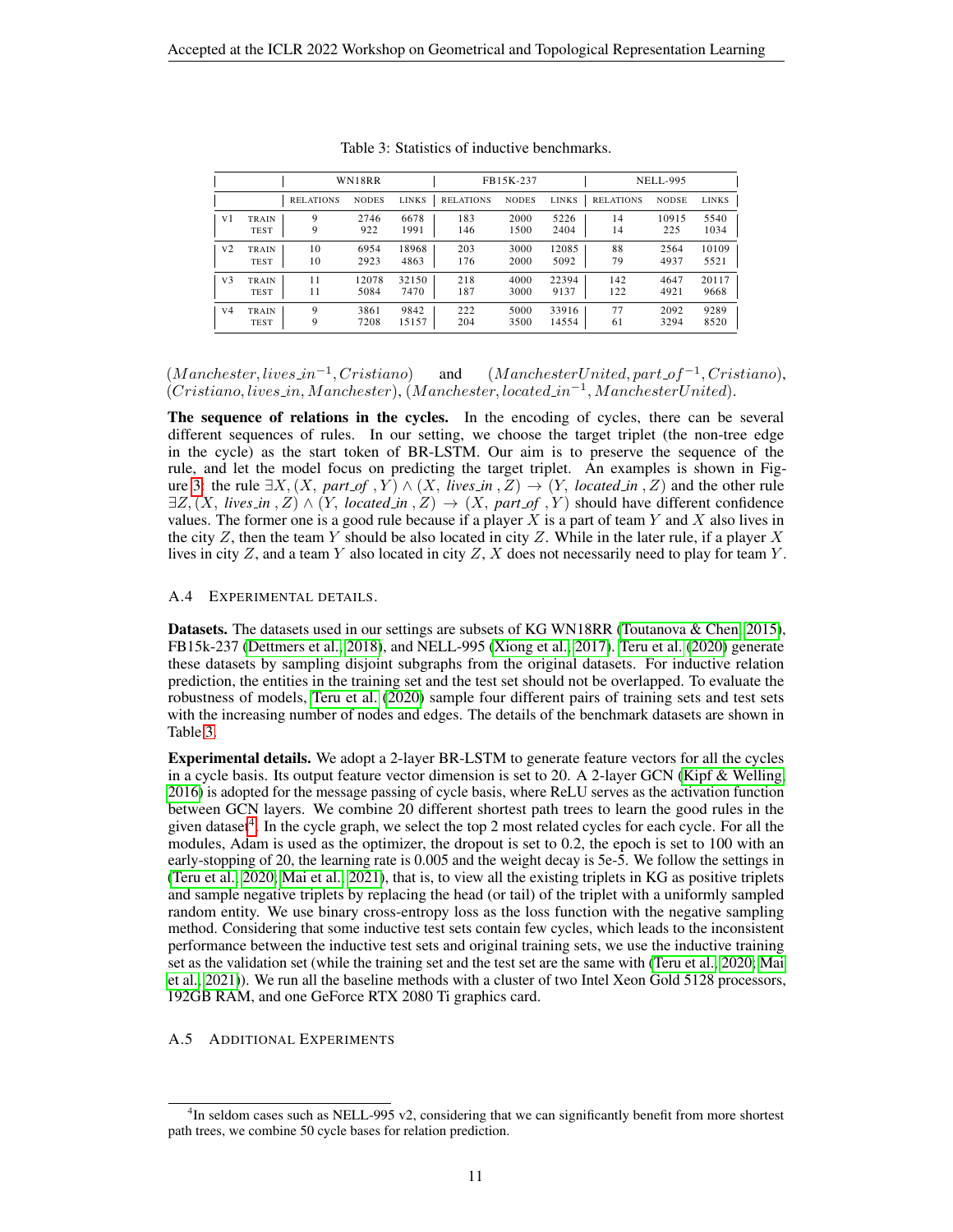| Dataset |             | WN18RR v1 |           |                      | FB15K-237 v1 |      | NELL-995 v1           |          |           |  |
|---------|-------------|-----------|-----------|----------------------|--------------|------|-----------------------|----------|-----------|--|
| Phase   | Preparation | Training  | Inference | Preparation Training |              |      | Inference Preparation | Training | Inference |  |
| GraIL   | 452.36      | 2230.55   | 1.07      | 704.42               | 9026.21      | 1.67 | 402.86                | 3718.22  | 1.79      |  |
| CoMPILE | 434.45      | 2388.28   | 1.46      | 706.19               | 3809.56      | 2.41 | 479.21                | 2868.38  | 1.23      |  |
| CBGNN   | 601.96      | 952.55    | 0.52      | 437.13               | 901.27       | 0.75 | 379.29                | 175.19   | 0.14      |  |

<span id="page-11-0"></span>Table 4: Evaluation of computational efficiency (second).

<span id="page-11-1"></span>Table 5: AUC-PR scores of ablation study.

|                                       | WN18RR         |                |                |                                                                          | <b>NELL-995</b> |                |                   |                |                |                |
|---------------------------------------|----------------|----------------|----------------|--------------------------------------------------------------------------|-----------------|----------------|-------------------|----------------|----------------|----------------|
| Method                                | v1             | v2             | v <sub>3</sub> | v4<br>v1                                                                 | v2              | v <sub>3</sub> | v4<br>v1          | v2             | v <sub>3</sub> | v4             |
| <b>CBGNN-MLP</b>                      | 96.33          | 97.49          |                | 86.86 95.22 90.90 94.07 87.01 87.78 72.29 93.35 94.63                    |                 |                |                   |                |                | 91.29          |
| CBGNN-Random<br>CBGNN-Single          | 97.13<br>58.96 | 76.64<br>58.05 | 87.30<br>55.67 | $93.47 \pm 96.23$<br>$61.61$   81.67 84.28 81.75 79.44   72.29           | 96.07           | 93.27          | $94.49 \pm 83.69$ | 93.73<br>83.79 | 96.20<br>90.70 | 92.94<br>80.97 |
| <b>CBGNN-BOW</b><br><b>CBGNN-LSTM</b> | 97.54<br>98.26 | 96.45<br>97.04 | 86.83<br>89.69 | $97.46 \pm 96.04$ 97.61<br>97.75   95.86 91.46 94.56 92.47   71.85 93.33 |                 | 96.85          | 97.00<br>75.31    | 90.25          | 91.00<br>93.74 | 87.53<br>85.78 |
| <b>CBGNN</b>                          | 98.63          | 97.62          |                | 89.76 97.80 96.34                                                        | 96.53           |                | 96.38 95.23 82.79 | 94.78          | 96.29          | 94.02          |

Table 6: AUC-PR scores of inductive relation prediction, we keep the validation datasets of baseline methods as the same as ours and run these methods five times for the average scores.

<span id="page-11-2"></span>

| WN18RR |  |  | FB15K-237                                                                                                                                                                              |  | <b>NELL-995</b> |  |  |  |
|--------|--|--|----------------------------------------------------------------------------------------------------------------------------------------------------------------------------------------|--|-----------------|--|--|--|
|        |  |  | Method   v1 v2 v3 v4   v1 v2 v3 v4   v1 v2 v3 v4                                                                                                                                       |  |                 |  |  |  |
|        |  |  | GraIL   96.09 95.92 85.86 94.02   83.98 90.66 90.17 84.74   82.34 92.35 91.45 82.88  <br>$\vert$ CoMPILE   98.56 99.98 94.04 99.85   83.45 92.17 90.91 91.39   78.07 94.07 95.69 83.40 |  |                 |  |  |  |
|        |  |  | $\vert$ CBGNN $\vert$ 98.63 97.62 89.76 97.80 $\vert$ 96.34 96.53 96.38 95.23 $\vert$ 82.79 94.78 96.29 94.02 $\vert$                                                                  |  |                 |  |  |  |

Table 7: Hit@10 scores of inductive relation prediction, we keep the validation datasets of baseline methods as the same as ours and run these methods five times for the average scores.

<span id="page-11-3"></span>

| WN18RR |  |  | FB15K-237                                                                                                                                                                             |  |  |  | <b>NELL-995</b> |  |    |    |
|--------|--|--|---------------------------------------------------------------------------------------------------------------------------------------------------------------------------------------|--|--|--|-----------------|--|----|----|
|        |  |  | Method v1 v2 v3 v4 v1 v2 v3 v4 v1 v2                                                                                                                                                  |  |  |  |                 |  | v3 | v4 |
|        |  |  | GraIL   84.04 81.63 60.65 75.34   64.63 82.00 82.54 78.16   55.00 93.27 89.74 73.94<br>$\text{COMPILE}$   82.71 80.82 62.56 75.92   69.75 82.52 82.95 85.46   62.00 91.18 93.75 74.29 |  |  |  |                 |  |    |    |
|        |  |  | $\vert$ CBGNN $\vert$ 98.40 96.14 62.28 96.50   97.56 96.03 94.91 94.73   84.00 94.96 95.34 92.34                                                                                     |  |  |  |                 |  |    |    |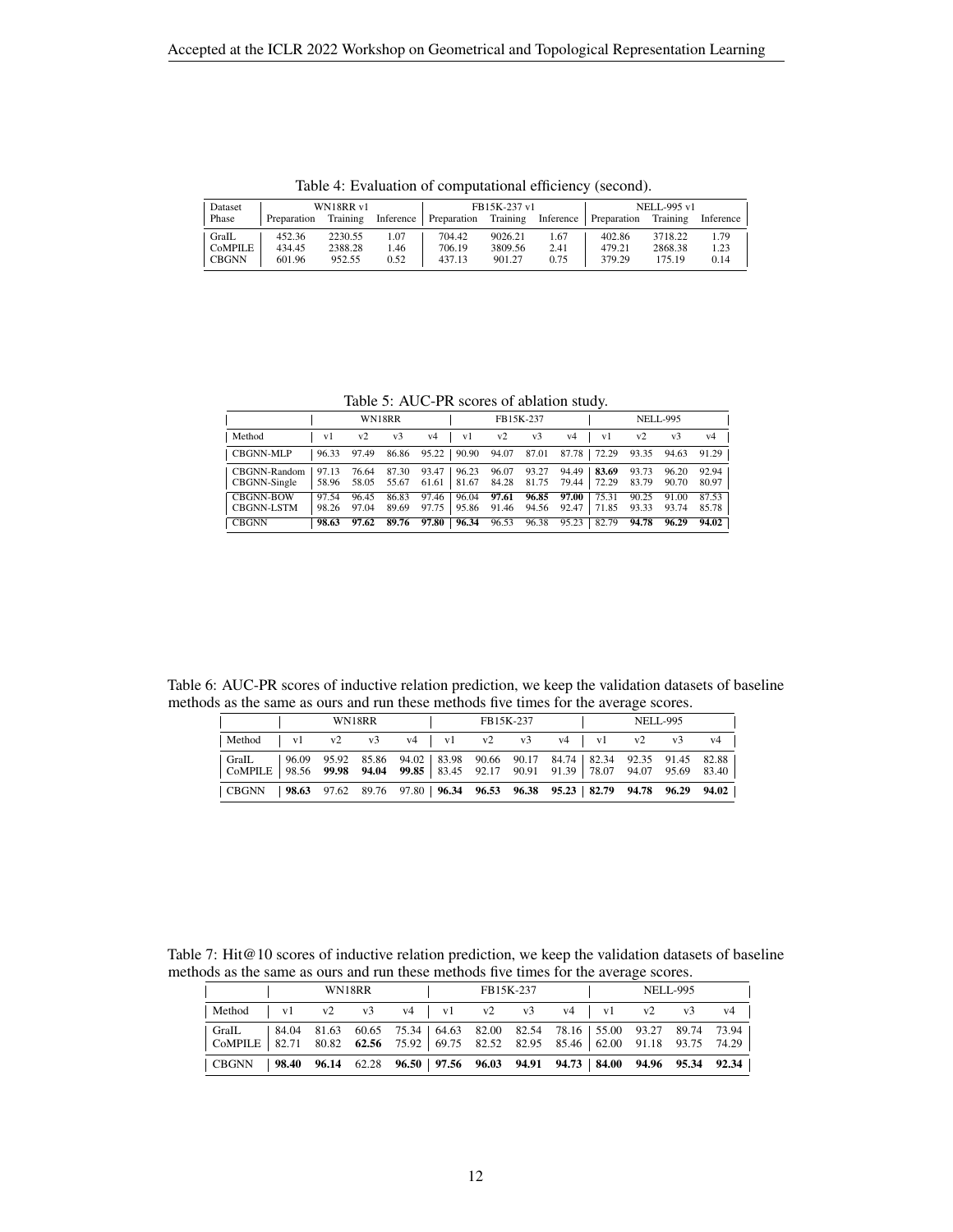Computational efficiency. For all methods, we set the training epochs to 100 and run 5 times to report the average time. In Table [4,](#page-11-0) "Preparation" denotes the time to extract subgraphs for GraIL and CoMPILE, and the time to generate 20 SPT cycle bases for CBGNN. "Training" and "Inference" denote the time of training 100 epochs and inference once respectively. As shown in the table, our method is significantly faster than existing GNN-based methods. For each training/testing triplet, existing GNN-based methods extract a subgraph within the vicinity and then apply graph convolution. Repeating over all target triplets is rather expensive in practice. On the contrary, our method construct one unified GNN for all target triplets and learn/predict their confidence values simultaneously.

Ablation studies. We perform ablation studies to validate the efficacy of different proposed modules in CBGNN. We focus on three perspectives, the necessity of learning the needed cycles, the choice of cycle basis generation and the cycle feature generation. To show the necessity of learning the needed cycles with the SPT cycle bases, we compare with a baseline without GNN based on the cycle graph, called *CBGNN-MLP*. CBGNN -MLP does not use a GNN model to perform the operation between cycles in the cycle bases, but directly uses the BRLSTM followed by a two-layer MLP to get the confidence of cycles. In this way, we are directly choosing the cycles from the SPT cycle bases rather than learning the needed rules as CBGNN does. To justify the usage of SPT cycle bases, we compare with a baseline using randomly generated SPTs to build cycle bases, called *CBGNN-Random*. Both CBGNN and CBGNN-Random generate the same number of trees/cycle bases,  $k = 20$ . To show that sampling multiple trees/cycle bases is necessary, we also add a baseline with a single SPT cycle basis, called *CBGNN-Single*.

For the generation of feature vectors for cycles in the cycle bases, we compare with two baselines which replace BR-LSTM with a bag-of-words-like (BOW) feature vector and a classic LSTM. These method are named *CBGNN-BOW* and *CBGNN-LSTM*, respectively. The BOW feature generates a histogram of different relation types within a given cycle. The classic LSTM takes a single direction to traverse through the loop instead of two.

Results of the baselines are compared with the proposed CBGNN in Table [5.](#page-11-1) In terms of the necessity of learning the needed cycles, CBGNN-MLP consistently performs worse than our method. This shows that the needed rules are not always in the SPT cycle bases, therefore we need to learn the right rules with the cycle bases rather than directly choosing from the SPT cycle bases. In addition, the result of CBGNN-MLP is comparable with state-of-the-art inductive relation prediction methods, showing that the SPT cycle bases contain a number of right rules. This provides empirical observation that SPT cycle bases are generally "suitable cycle bases". In terms of cycle bases generation, our method generally outperforms CBGNN-Random. This demonstrates that in most cases, the center nodes of clusters are spread out and are capable of covering the whole graph. Thus for node selection, a clustering algorithm performs much better than random selection. In addition, our method also outperforms CBGNN-Single, showing the necessity to utilize multiple bases to provide better coverage. In the appendix, we will provide more experiments on the influence of the number of SPT cycle bases  $k$  on learning cycle representations.

In terms of cycle feature generation, our method outperforms CBGNN-BOW and CBGNN-LSTM on the majority of datasets. The results elucidate the efficacy of our relation-aware feature generation method, BR-LSTM. We were a bit surprised to find that BOW performs well on FB15k-237 and is slightly better than the proposed BR-LSTM. This may be due to the high semantic complexity of this dataset (>200 relationship types). The high number of relationship types makes LSTM and BR-LSTM hard to train, whereas BOW may perform robustly under such circumstances.

Experiments with the same settings. In Section [4,](#page-3-2) we have compared the performance of our model with the baseline results copied from [\(Teru et al., 2020;](#page-5-2) [Mai et al., 2021\)](#page-5-5), as shown in Table [1](#page-3-0) and Table [2.](#page-3-1) For a fair comparison, we set Grail and CoMPILE as the same experimental settings (the same validation dataset) as ours, and record the result in Table [6](#page-11-2) and Table [7.](#page-11-3) Similar to the observation in Section [4,](#page-3-2) CBGNN consistently achieves the state-of-the-art results in the evaluation of Hit@10 scores and outperforms the majority of benchmark datasets when it comes to AUC-PR scores. The results further show the effectiveness of our proposed method.

**The influence of k.** In this paragraph, we do experiments on the influence of the number of the shortest path trees  $k$  which are used to learn the suitable cycle basis. As is shown in Figure [4,](#page-13-0) CBGNN performs badly with a single cycle basis. However, its performance grows quickly as  $k$  increases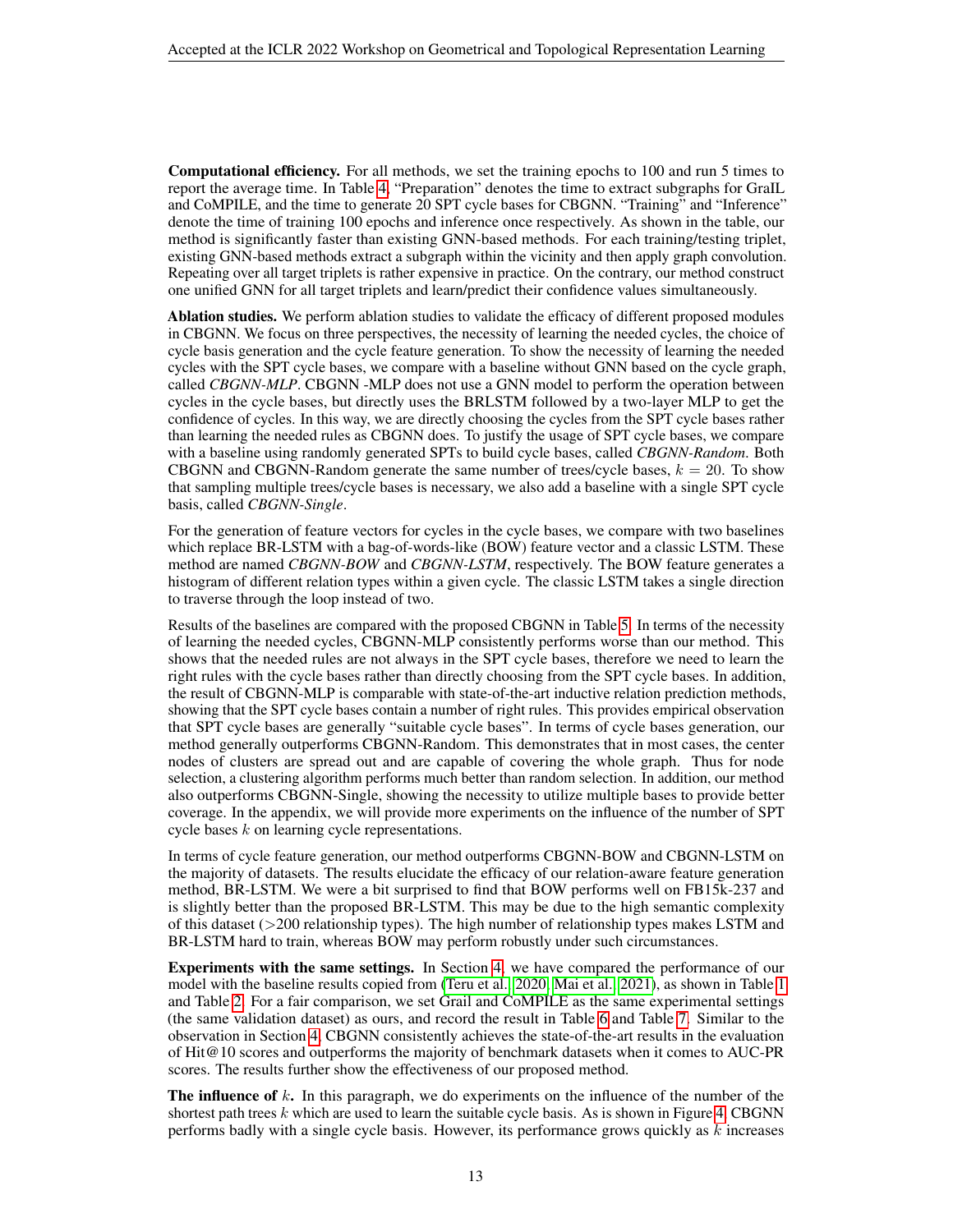

<span id="page-13-0"></span>Figure 4: The influence of k on WN18RR v1, v2, and FB15k-237 v1, v2.

from 1, and gradually converges after  $k$  is large enough (10 for smaller graphs like WN18RR v1 and FB15k-237 v1, and 20 for larger graphs like WN18RR v2 and FB15k-237 v2). The experiments show that it is crucial to utilize multiple bases to guarantee better coverage. However, after  $k$  grows to a certain extent, the root nodes will be spread out, and contain enough information to cover the whole graph. Therefore, the model hardly benefits from the increase of  $k$  after it is larger than a certain threshold. One important factor that may influence the threshold is the size of the input graph. For smaller graphs, we only need a small number of SPT cycle bases to cover of the graph. While for larger graphs, we may need more SPT cycle bases. But as shown in Table [1](#page-3-0) and [2,](#page-3-1) 20 SPT cycle bases are enough to gain a state-of-the-art results in most situations.

Evaluation of shortness. Recall that in Section [A.1.2,](#page-6-1) we hypothesize that the desired cycle bases should generally contain short cycles. In this paragraph, we evaluate the shortness of the SPT cycle bases on various datasets and analyze the correlation between the shortness and performance of different choices of cycle bases. To be specific, we draw histograms to evaluate the minimum length of cycles that pass a triplet. We compare different choices of cycle bases, including a single cycle basis, 10 randomly chosen cycle bases, and 10 cycle bases chosen by the clustering algorithm, which are denoted by "Single", "Random-10", and "Cluster-10" respectively. The histograms are shown in Figure [5.](#page-14-0) In the histogram, the x-axis denotes the minimum length of cycles that pass a certain triplet, and the y-axis represents the proportion of triplets with a certain minimum length of cycles among all triplets.

As shown in Figure [5,](#page-14-0) the cycle bases selected by the clustering algorithm generally contain small cycles compared with the randomly selected cycle bases or the single cycle basis. We can find that in Table [5,](#page-11-1) CBGNN outperforms CBGNN-Random on most datasets. Another interesting observation is that in Figure [5](#page-14-0) (d), the randomly selected cycle bases perform comparably with the cycle bases generated using the clustering algorithm in terms of shortness on NELL-995 v1. Recall that in